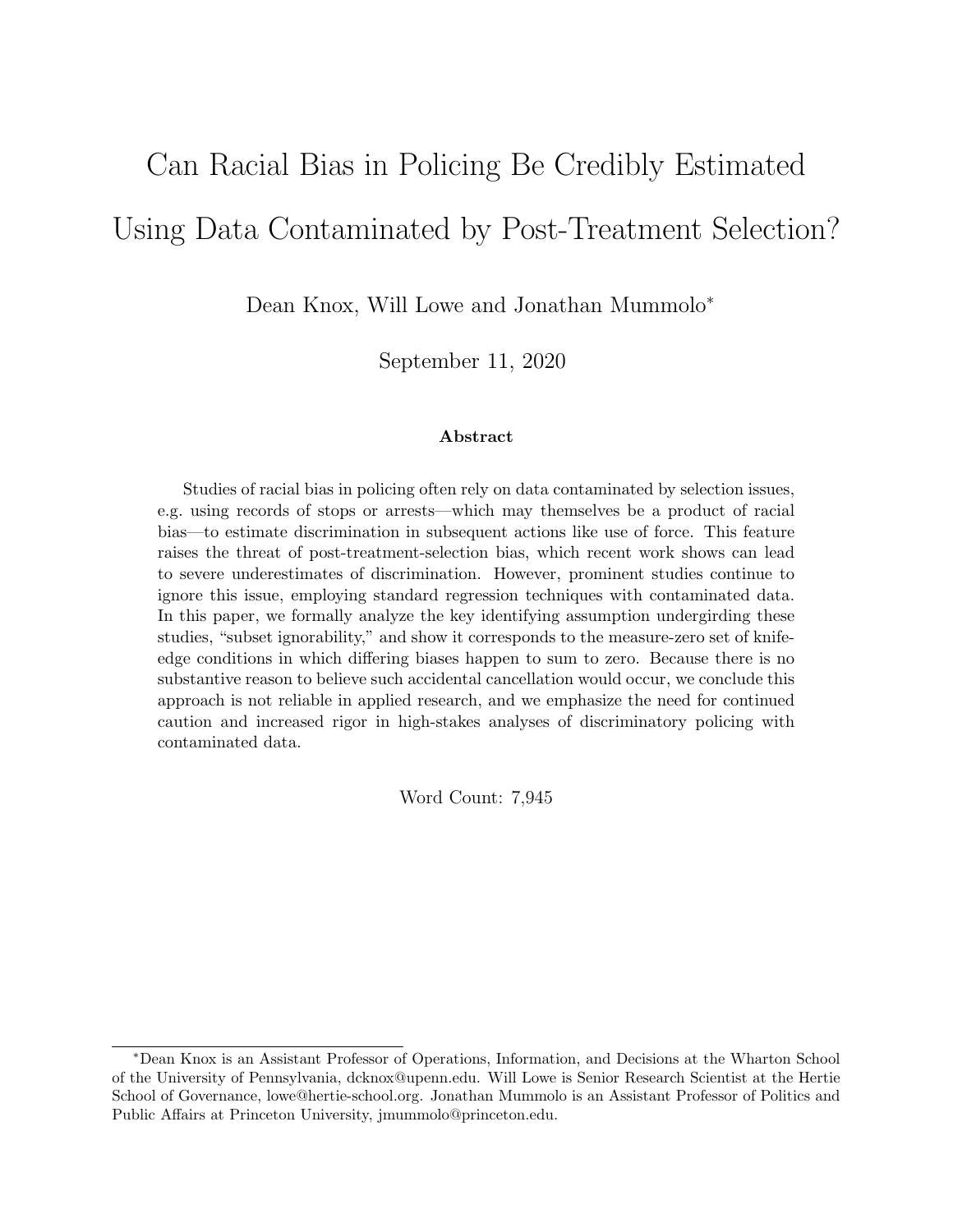### 1 Introduction

Since [Heckman'](#page-27-0)s [\(1977\)](#page-27-0) Nobel-winning work, over four decades of causal-inference research has grappled with the challenge of drawing rigorous conclusions from data contaminated by non-random selection [\(Rosenbaum,](#page-29-0) [1984;](#page-29-0) [Greenland,](#page-27-1) [2014;](#page-27-1) [Elwert and Winship,](#page-26-0) [2014\)](#page-26-0). Recently, [Knox, Lowe and Mummolo](#page-28-0) [\(2020\)](#page-28-0) shows how selection bias also contaminates estimates of racial discrimination by police when analyzing records of detainments (e.g. stops, arrests). These police administrative datasets select on officers' post-treatment decisions to detain civilians—decisions that are potentially also discriminatory—thus omitting all data on encounters not resulting in detainments and potentially severely understating the extent of racial bias in policing. [Heckman and Durlauf](#page-28-1) [\(forthcoming\)](#page-28-1) further note that analyzing only encounters involving detainments is "a classic route to selection bias" (p. 2), and [Fryer'](#page-27-2)s [\(2019\)](#page-27-2) "failure to model interactions between police and civilians as a process," including discrimination in detainment, means that "differences in conditional probabilities for black and white outcomes are not dispositive of discrimination" (pp. 3, 4–5).

Despite these selection issues, decades of research has traditionally used standard regression approaches when estimating racial bias with contaminated records of police-civilian interactions, comparing police behavior across recorded detainments of minority and white civilians (e.g. [Smith et al.,](#page-29-1) [1984;](#page-29-1) [Lundman,](#page-28-2) [1994,](#page-28-2) [1996;](#page-28-3) [Engel, Sobol and Worden,](#page-26-1) [2000;](#page-26-1) [Spano,](#page-29-2) [2003;](#page-29-2) [Novak and Frank,](#page-28-4) [2005;](#page-28-4) [Schafer et al.,](#page-29-3) [2006;](#page-29-3) [Tillyer and Engel,](#page-29-4) [2013;](#page-29-4) [Fryer,](#page-27-2) [2019\)](#page-27-2). While most studies leave the identifying assumptions undergirding these techniques unstated—making it difficult to judge the validity of analyses—a recent paper, [Gaebler, Cai,](#page-27-3) [Basse, Shroff, Goel, and Hill](#page-27-3) [\(2020\)](#page-27-3), formalizes this identification strategy, allowing for a rigorous evaluation of a workhorse technique. The paper develops new statistical theory aimed at "clarifying the statistical foundations of discrimination analysis" (p. 4)—e.g. by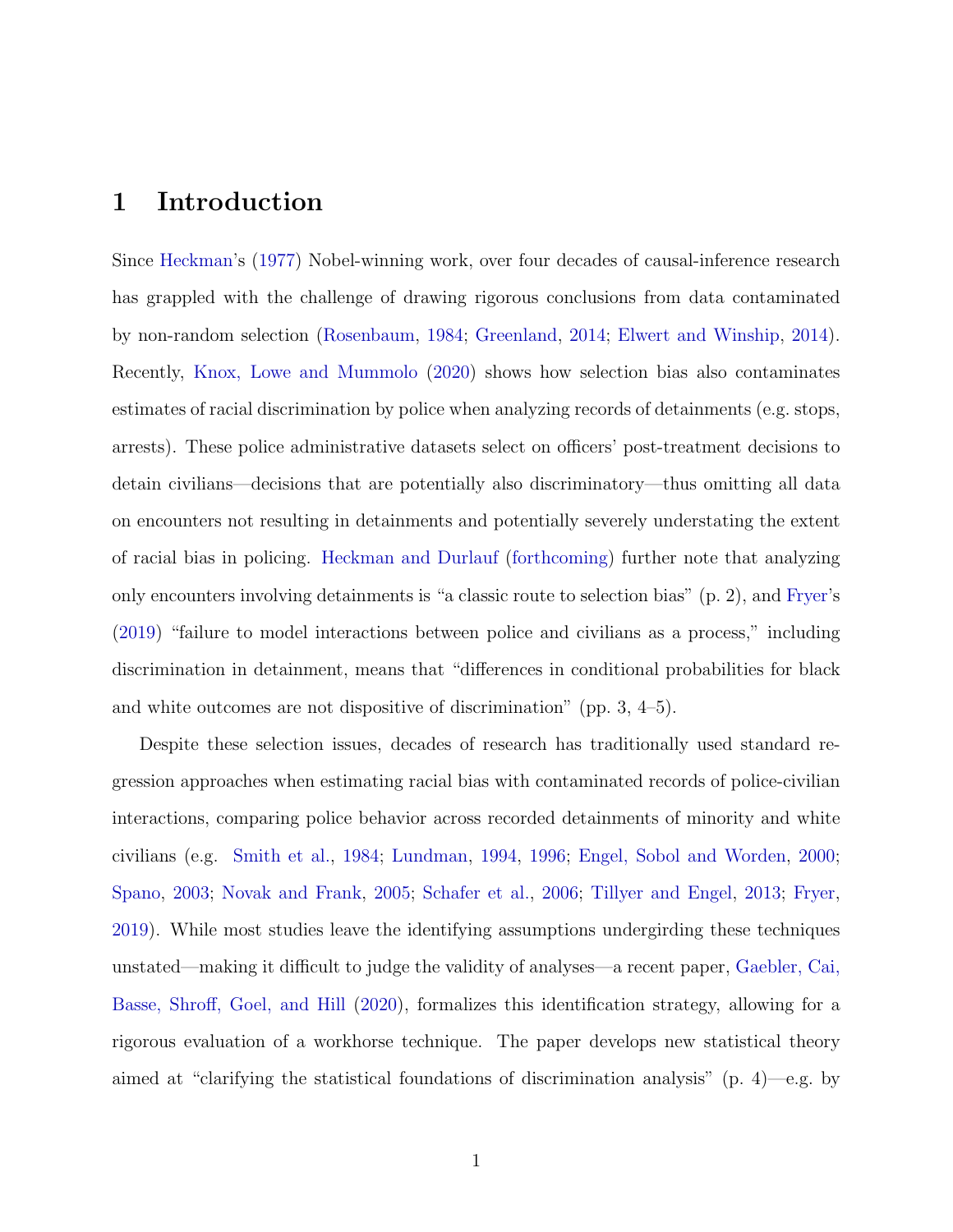"estimat[ing] discrimination. . . based only on data describing those who were arrested" (p. 7). Specifically, [Gaebler et al.](#page-27-3) [\(2020\)](#page-27-3) formalizes the "often unstated assumptions in studies of discrimination," by stating a theoretical condition, "subset ignorability," that, if credible, would justify standard regression approaches in this setting—even when treatment is not as-if randomly assigned.<sup>[1](#page-2-0)</sup> These arguments, and the vast body of applied work using traditional regression techniques, take a very different stand from methodological work "emphasiz[ing] the difficulties in achieving identification of bias in the presence of differences in the race-specific distributions of unobserved variables" [\(Heckman and Durlauf,](#page-28-1) p. 4; referring to [Heckman and Siegelman,](#page-27-4) [1993](#page-27-4) and [Heckman,](#page-27-5) [1998\)](#page-27-5). In contrast to this pessimistic view, [Gaebler et al.](#page-27-3) [\(2020\)](#page-27-3) offers statistical theory arguing that under subset ignorability "a primary quantity of interest in discrimination studies is nonparametrically identifiable" (abstract) and as a result, "in observational studies of of discrimination, concerns about post-treatment bias may be misplaced" (p. 23). In other words, the paper suggests that analysts employing common regression approaches can recover unbiased estimates despite two complicating factors: (i) unobserved baseline differences in the minority and white encounters observed by police, or omitted variable bias; and (ii) the fact that officers may apply different standards for detaining minority and white civilians, or post-treatment selection.

Empirical studies of police violence thus routinely reject the methodological points of [Knox, Lowe and Mummolo](#page-28-0) [\(2020\)](#page-28-0) and [Heckman and Durlauf](#page-28-1) [\(forthcoming\)](#page-28-1). However, the recent formal statement of the subset ignorability assumption offers an opportunity to definitively adjudicate these disagreements. If credible, subset ignorability would simultaneously undermine decades of methodological research on the challenges of analyzing post-treatmentselected data, while salvaging decades of empirical research on discrimination that employs standard regression techniques. It therefore merits close investigation. What does this

<span id="page-2-0"></span><sup>1</sup>Specifically, [Gaebler et al.](#page-27-3) [\(2020\)](#page-27-3) observe that treatment ignorability is difficult to defend, because "there is little reason to think that arrest potential outcomes. . . would be independent of an individual's race"' (p. 20).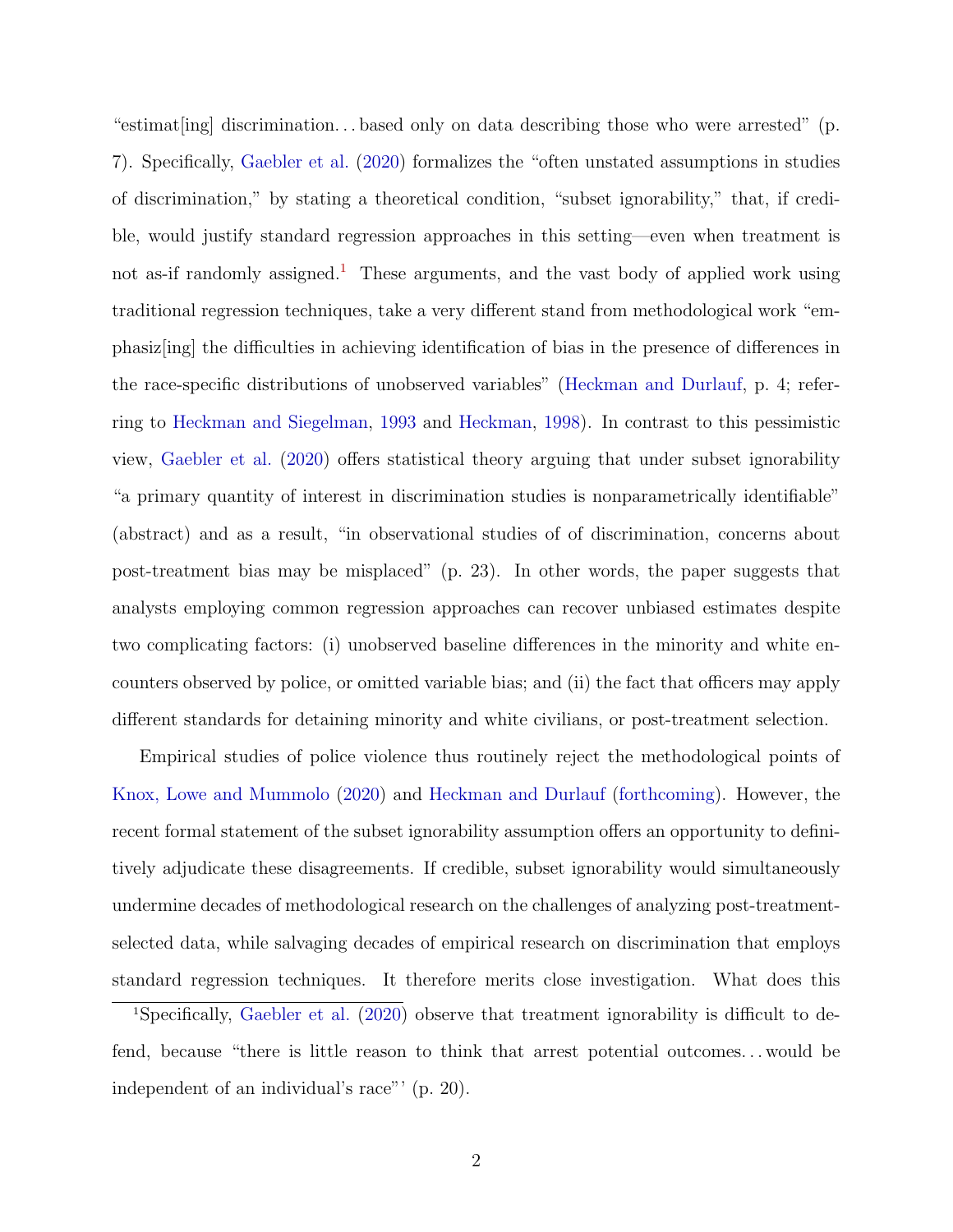proposal entail? What arguments must be weighed and found compelling if readers of discrimination research—not only researchers, but also civil rights organizations and federal judges—are to be informed consumers?

On close examination, we find that subset ignorability is satisfied if and only if the realworld data-generating process happens—even with imperfect controls—to be in the measurezero set of knife-edge scenarios in which disparate sources of statistical bias happen to sum to precisely zero. More specifically, the approach requires researchers to assume omitted variable bias and post-treatment selection bias perfectly offset one another. In discussing such knife-edge scenarios, [Robins et al.](#page-29-5) [\(2003\)](#page-29-5) states, "Intuitively, it seems 'unlikely' ... [to have] parameters cancelling each other" (p. 496). Indeed, causal inference textbooks like [Spirtes, Glymour and Scheines](#page-29-6) [\(1993\)](#page-29-6) often dismiss such "accidents of parameter values," as "rarely occurling in contemporary practice" (p. 53). In *Causality: Models, Reasoning* and Inference, [Pearl](#page-29-7) [\(2000\)](#page-29-7) says these cases are effectively the same as "see[ing] a picture of a chair" and arguing that it may actually be "two chairs positioned such that one hides the other" (pp.  $81-82$ ). In Propositions  $1-3$ , we show formally that subset ignorability implicitly relies on such accidental cancellation, then provide examples of the hyper-specific assumptions that analysts would need to articulate to defend the use of this assumption.

These results reveal that the implicit assumptions of many discrimination studies are far less plausible than standard ignorability assumptions about groups being comparable given as-if-random assignment of treatment. In contrast to as-if-random assumptions, subset ignorability only holds if groups are comparable *despite responding differently to treatment*. In the context of police-civilian encounters, even if one could somehow ethically randomly assign civilians of different races to encounter police, subset ignorability amounts to assuming that race is forgotten and then re-randomized after officers decide to stop civilians because of their race.[2](#page-3-0) Critically, subset ignorability is an assertion about the world that cannot be

<span id="page-3-0"></span> $2\text{As}$  [Gaebler et al.](#page-27-3) [\(2020\)](#page-27-3) states, "we imagine that the perception of race is counterfactually determined after the first-stage decision but before the second-stage decision" (p. 7).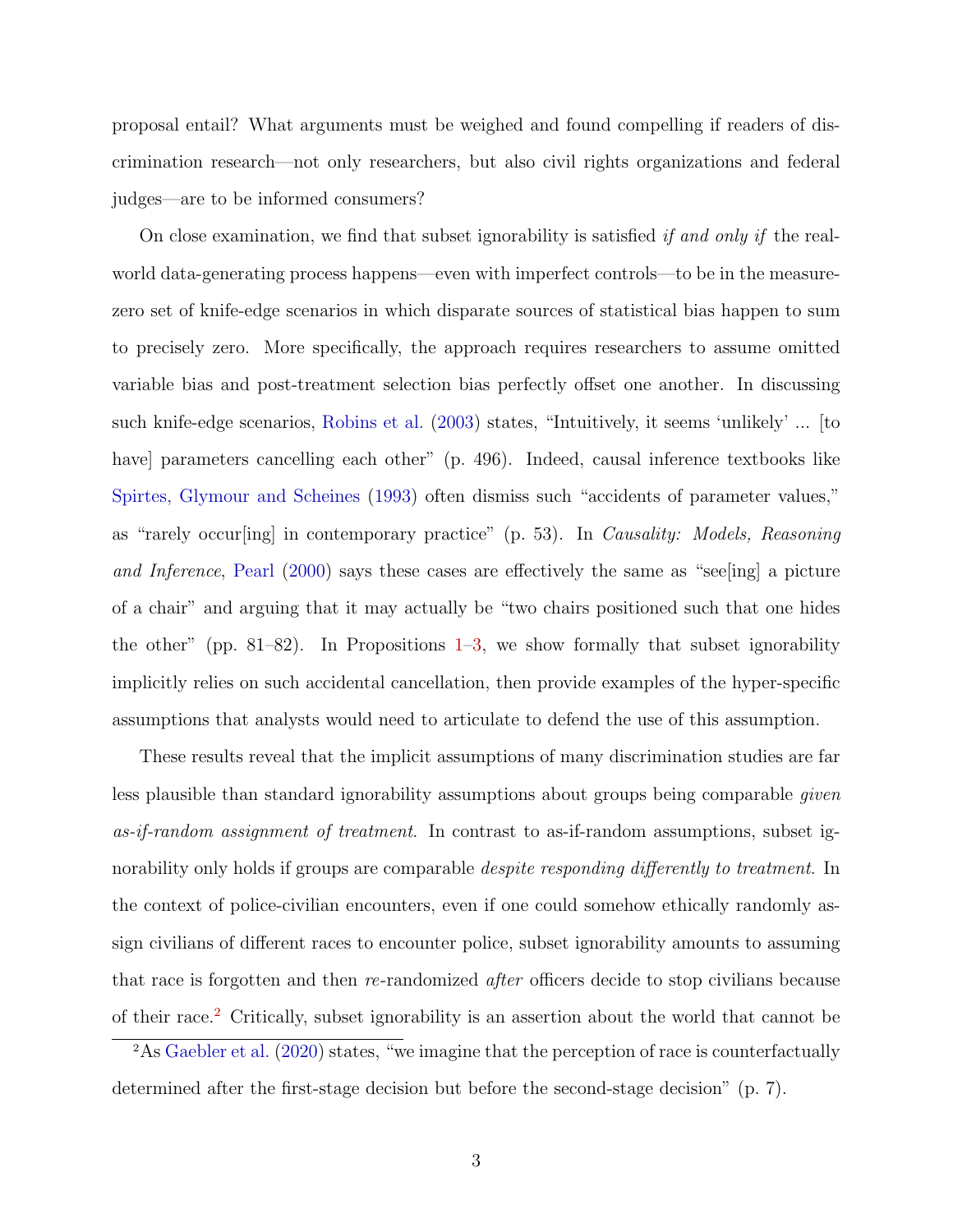guaranteed even by gold-standard experimental designs that randomize actors into policecivilian encounters. In Section [3,](#page-11-0) we show that even in such ideal settings, the traditional approach essentially assumes away the core problem of post-treatment selection: that if officers are racially biased in their decisions to stop civilians, then minority and white observations in stop data will be fundamentally incomparable. Specifically, given racial bias in stopping, observed encounters will consist of three different groupings (principal strata, [Frangakis and Rubin,](#page-27-6) [2002\)](#page-27-6): circumstances in which officers would stop (i) only minority civilians, e.g. jaywalking; (ii) all civilians, e.g. assault; and (iii) only white civilians, if such cases even exist. (These groups are akin to "compliers," "always takers," and "defiers" in instrumental variables analysis.) Stops of minority civilians will therefore consist of a "jaywalking-assault" mixture, while white civilians will consist of a mixture of "assault" and anti-white stops (whatever these may be). Nevertheless, subset ignorability requires potential outcomes across these groups to exactly balance. And if there are no anti-white stops—a wholly plausible scenario—then subset ignorability is guaranteed to be false *unless officers* are equally violent in "jaywalking" and "assault" encounters (i.e., have identical average potential outcomes across strata). Put another way, the subset ignorability assumption is analogous to assuming that the *complier* average treatment effect, the quantity identified by instrumental variable estimators, is identical to the *full sample* average treatment effect—a position that has been widely rejected by causal inference scholars since [Angrist, Imbens and](#page-26-2) [Rubin](#page-26-2) [\(1996\)](#page-26-2).

In sum, using detainment records to estimate racial bias in police violence is fraught, because racial bias can affect the decision to detain civilians. Specifically, if there is bias in detainment (e.g. stops and arrests), the white detainments will differ from the nonwhite detainments in unobserved ways, even if they were perfectly comparable at the start of encounters. For example, minority civilians may be arrested for less serious offenses than white civilians, though often these differences—which affect whether police use force—are not indicated in police records. Because of this, the assumption underlying the traditional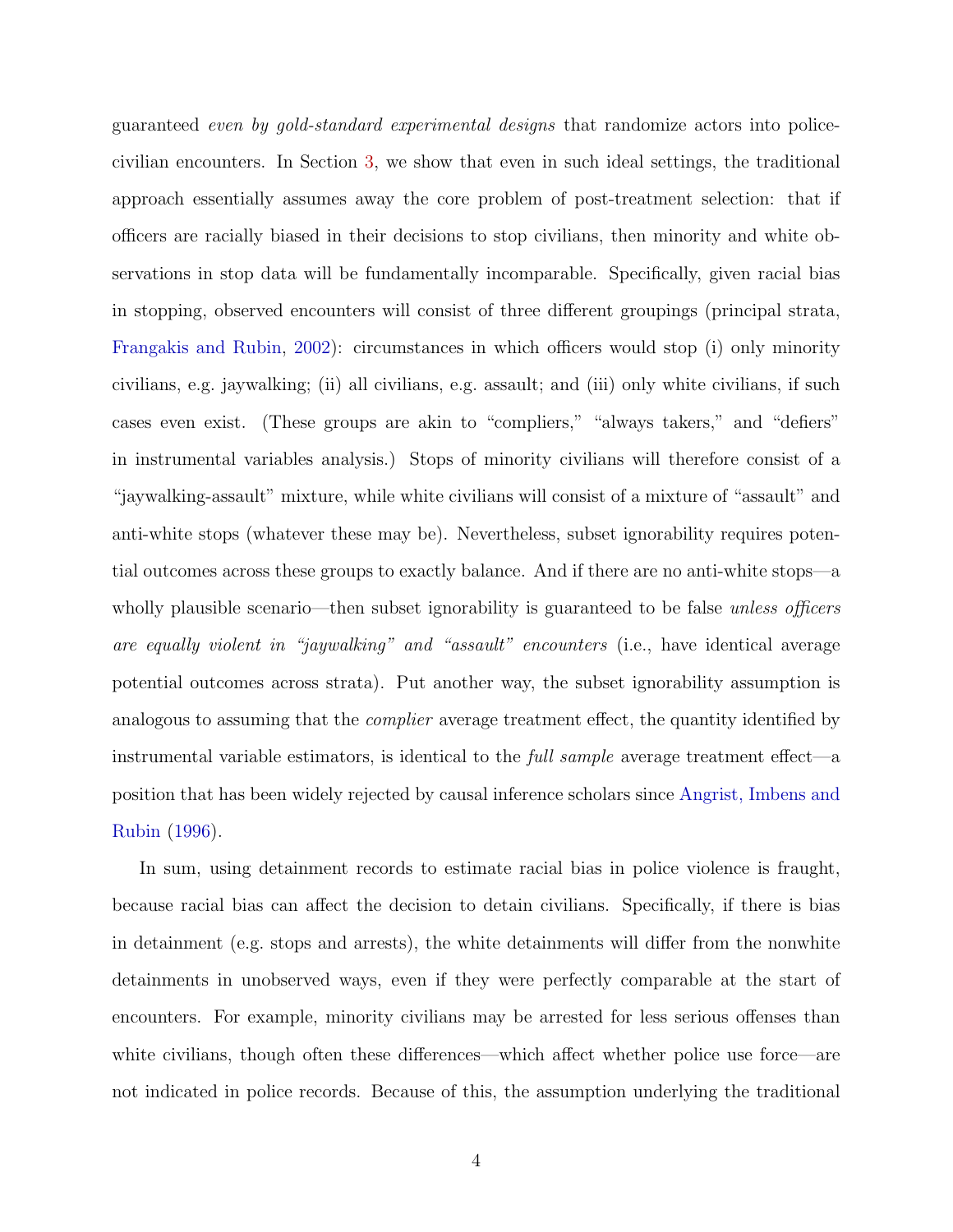approach, subset ignorability, amounts to assuming that various sources of statistical bias happen to exactly offset one another. But since there is no reason to think that accidental cancellation would occur, analysts should instead use techniques to describe the range of possible discrimination [\(Knox, Lowe and Mummolo,](#page-28-0) [2020\)](#page-28-0). Ignoring these selection issues risks severely understating the degree of racial bias in policing. Careful research designs, using quasi-experimental scenarios that *justify* assumptions and mitigate sources of statistical bias using expert knowledge and case selection (e.g. [West,](#page-30-0) [2018\)](#page-30-0) offer a second alternative for making reliable inferences. We caution that consumers of high-stakes discrimination research must carefully probe the reliability of work that relies on accidental-cancellation claims. The prioritization of expediency over rigor threatens to damage the credibility of discrimination research at a time when scientific evidence is critically important for reform.

In the remainder of this paper, we first formally define notation and outline concepts for the study of racial bias in Section [2.](#page-5-0) Section [3](#page-11-0) then presents a detailed analysis of subset ignorability, deriving its logical implications and clarifying its applicability to applied research. We conclude by reiterating the need for caution and increased rigor in the study of racial bias using police administrative records.

### <span id="page-5-0"></span>2 The Causal Problem

We consider the data-generating process in the directed acyclic graph (DAG) in Figure [1.](#page-7-0) This causal model is general, and applicable to a range of previous studies which use administrative data on police detainments to estimate bias in a subsequent decision, such as the decision to issue a citation, search a vehicle, or the use force—the case we examine in this paper.<sup>[3](#page-5-1)</sup> The units of analysis, indexed by i, are i.i.d. police-civilian encounters (e.g. sightings of a civilian by an officer). Analysts may seek to estimate various average effects

<span id="page-5-1"></span><sup>3</sup> In a stylized example, [Gaebler et al.](#page-27-3) [\(2020\)](#page-27-3) considers a "two decider" setting in which distinct actors (an arresting officer and a prosecutor) engage in potentially racially biased behavior at different points in time. However, the distinction from single-decider settings,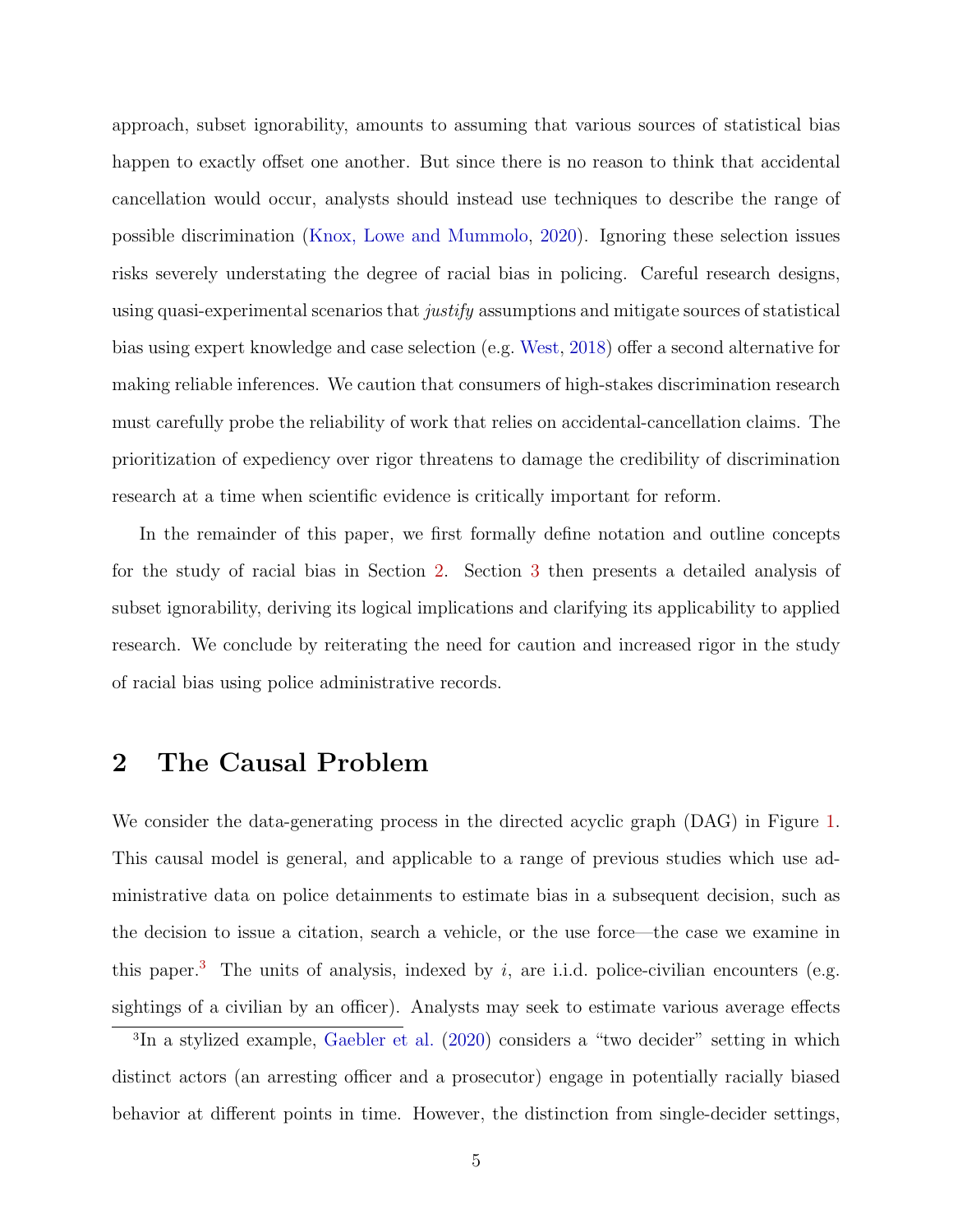of the presence of minority civilians in encounters (relative to white civilians), denoted as  $D_i = 1$  ( $D_i = 0$ ), on the use or non-use of force,  $Y_i \in \{0, 1\}$ . Specifically, analysts may estimate the difference in the probability of force that would result from the counterfactual substitution of a different individual with a different racial identity into the encounter, while holding objective context—e.g. location, time of day, criminal activity—fixed [\(Knox, Lowe](#page-28-0) [and Mummolo,](#page-28-0) [2020\)](#page-28-0).

This counterfactual is critical to conceptualizing a feasible causal exercise. The choice of police-civilian encounters as the unit of analysis avoids well-known issues regarding nonmanipulable, characteristics; thus, the "ideal experiment" does not entail the difficult-to-imagine manipulation of an individual's race, but rather the substitution of comparable actors into pre-existing scenes.[4](#page-6-0) This approach does not seek to estimate the influence of larger systemic factors that contribute to biased outcomes, such as housing discrimination; rather, it seeks to comprehensively evaluate racial bias during the entire police-civilian encounter.

As Figure [1](#page-7-0) shows, race may affect force through two broad channels: (i) indirectly, via racially biased detainment,  $M_i \in \{0, 1\}$ ; or (ii) directly, via racial bias in post-stop events.<sup>[5](#page-6-1)</sup> Crucially, there almost surely exist unobserved confounders,  $U_i$ , such as an officer's level of suspicion or mood, that jointly cause stopping and force decisions, but do not appear in police administrative data. Conditioning on detainment,  $M_i$ , results in confounding from  $U_i$ by opening a back-door path [\(Pearl,](#page-28-5) [1993\)](#page-28-5), creating collider bias [\(Elwert and Winship,](#page-26-0) [2014\)](#page-26-0). such as the multi-stage process of police stops, is described as being of little importance: "regardless of whether one imagines there are two deciders or a single one, our formal statistical results hold unaltered" (p. 6).

<span id="page-6-0"></span><sup>4</sup>Of course, observational analyses will fail to approximate this ideal experiment if minority- and white-civilian encounters are not comparable on unobserved, pre-treatment characteristics.

<span id="page-6-1"></span><sup>5</sup>For clarity, we sometimes denote observations with treatment status  $D_i = 1$  as "minoritycivilian encounter" or simply "minority," and those with  $D_i = 0$  as "white." Similarly, we refer to  $M_i = 1$  observations with "stop" and  $M_i = 0$  as "non-stop."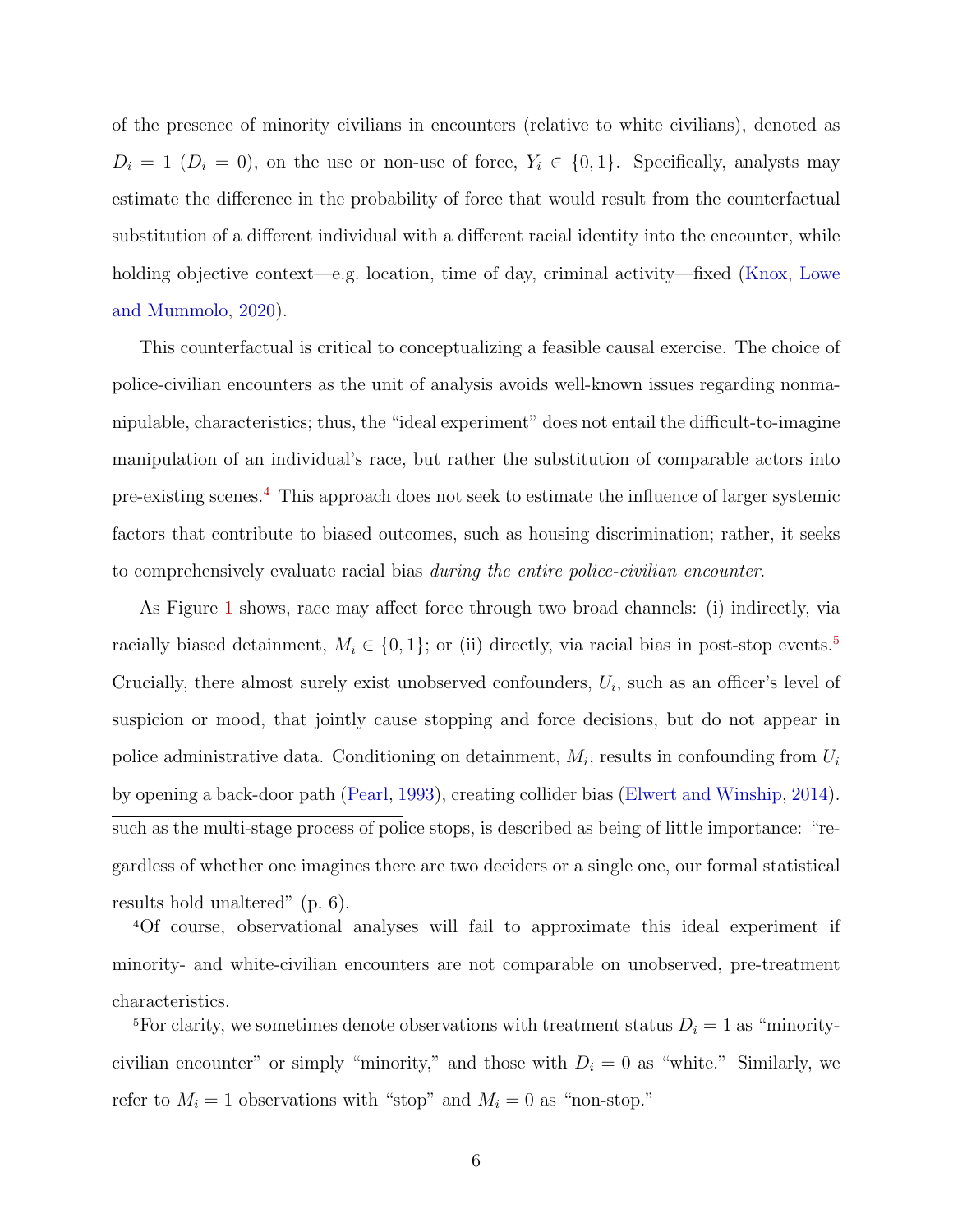Analyzing only encounters involving detainment is therefore "a classic route to selection bias" [\(Heckman and Durlauf,](#page-28-1) [forthcoming,](#page-28-1) p. 2).

<span id="page-7-0"></span>Figure 1: Directed acyclic graph of racial discrimination in police force. Observed X is left implicit and may be causally prior to any subset of  $D, M$ , and Y.



In the potential outcomes framework [\(Rubin,](#page-29-8) [1974\)](#page-29-8), there exist counterfactual states, given a civilian's race, d, of both detainment,  $M_i(d)$ , and force,  $Y_i(d, M_i(d))$ . Further, given dichotomous mediator and treatment, encounters each belong to one of four "principal strata" [\(Frangakis and Rubin,](#page-27-6) [2002\)](#page-27-6): latent classifications of units based on their counterfactual profiles. These groups, outlined in Figure [2,](#page-8-0) are: (i) "always stop" encounters with  $M_i(1) = M_i(0) = 1$ , e.g. encounters with civilians committing assault, an instance where police might theoretically detain civilians regardless of race; (ii) "anti-minority" racial stops,  $M_i(1) = 1$  and  $M_i(0) = 0$ , e.g. encounters with jaywalkers, where minority civilians would be detained but not otherwise similar white civilians; (iii) the somewhat implausible "anti-white" racial stops,  $M_i(1) = 0$  but  $M_i(0) = 1$ ; and (iv) "never stop" encounters,  $M_i(1) = M_i(0) = 0$ , inconspicuous events that never result in detainment. Importantly, these conceptual groups exist even after conditioning on observed pre-treatment features of encounters,  $X_i$ . Because the severity of civilian behavior differs dramatically across strata, it strains credulity to say that officers will use violence in the same way across, e.g. "jaywalking" and "assault" type encounters.

Acknowledging the existence of these principal strata illustrates the core challenge with making inferences from post-treatment-selected data: given racial bias in stopping  $(D \rightarrow$ M), minority detainment records will contain some unknown mix of always stops and antiminority stops, whereas white records will be a non-comparable unknown mix of always stops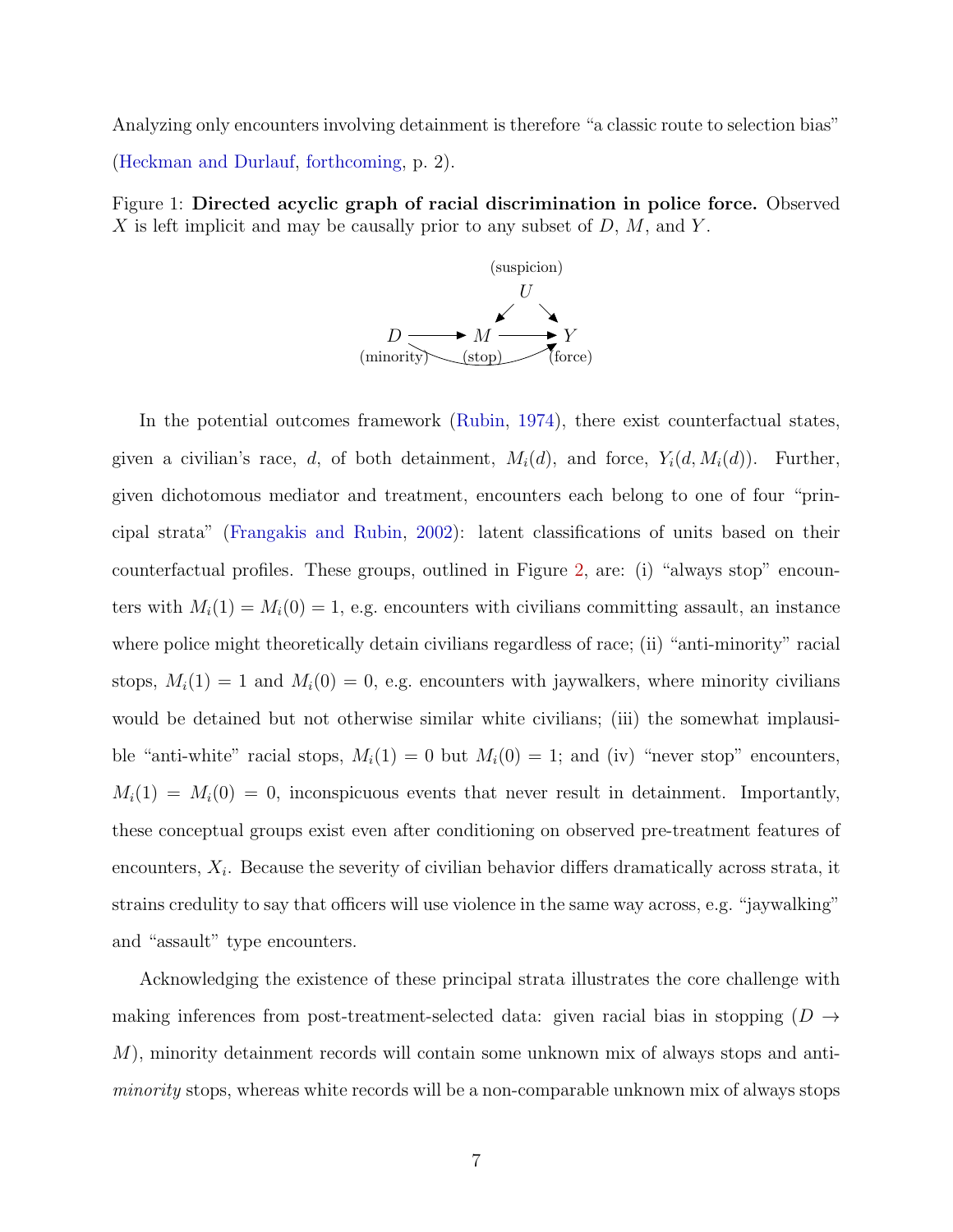Figure 2: Principal Strata in Police-Civilian Encounters. The figure displays the four principal strata that comprise police-civilian encounters based on how potential detainment decisions,  $M_i(d)$ , depend on whether the civilian is a racial minority,  $D_i$ .

|  |  | Stop if white? $(D_i = 0)$ |
|--|--|----------------------------|
|--|--|----------------------------|

<span id="page-8-0"></span>

|                   |                   | Yes, $M_i(0) = 1$               | No, $M_i(0) = 0$                        |
|-------------------|-------------------|---------------------------------|-----------------------------------------|
| Stop if minority? | Yes, $M_i(1) = 1$ | always stop<br>$(e.g.$ assault) | anti-minority stop<br>(e.g. jaywalking) |
| $(D_i = 1)$       | No, $M_i(1) = 0$  | anti-white stop                 | never stop<br>(inconspicuous)           |

and, to the extent they exist, anti-white stops. In practice, this means that even if analysts achieved perfect pre-detainment covariate balance, comparisons of post-stop encounters will still be distorted by post-detainment non-comparability, absent further assumptions.

Because police administrative data often only capture events that occur post-detainment, analysts may seek to estimate the controlled direct effect among stops,

$$
CDE_{M=1} = \mathbb{E}[Y_i(1,1)|M_i(D_i) = 1] - \mathbb{E}[Y_i(0,1)|M_i(D_i) = 1],
$$

which captures the influence of civilian race *assuming that detainments occur*.<sup>[6](#page-8-1)</sup> [Gaebler et al.](#page-27-3) [\(2020\)](#page-27-3) asserts that under subset ignorability, the  $\text{CDE}_{M=1}$  is nonparametrically identifiable an advance that, if credible, would justify decades of empirical policing research. Below, we clarify the conditions necessary for this assumption to hold.

<span id="page-8-1"></span><sup>6</sup>We note that this quantity considers an impossible counterfactual for some unknown portion of police encounters—how often force would be used against civilians if officers were forced to stop them—even though, given their principal stratum and hypothetical treatment status, they would never actually be detained.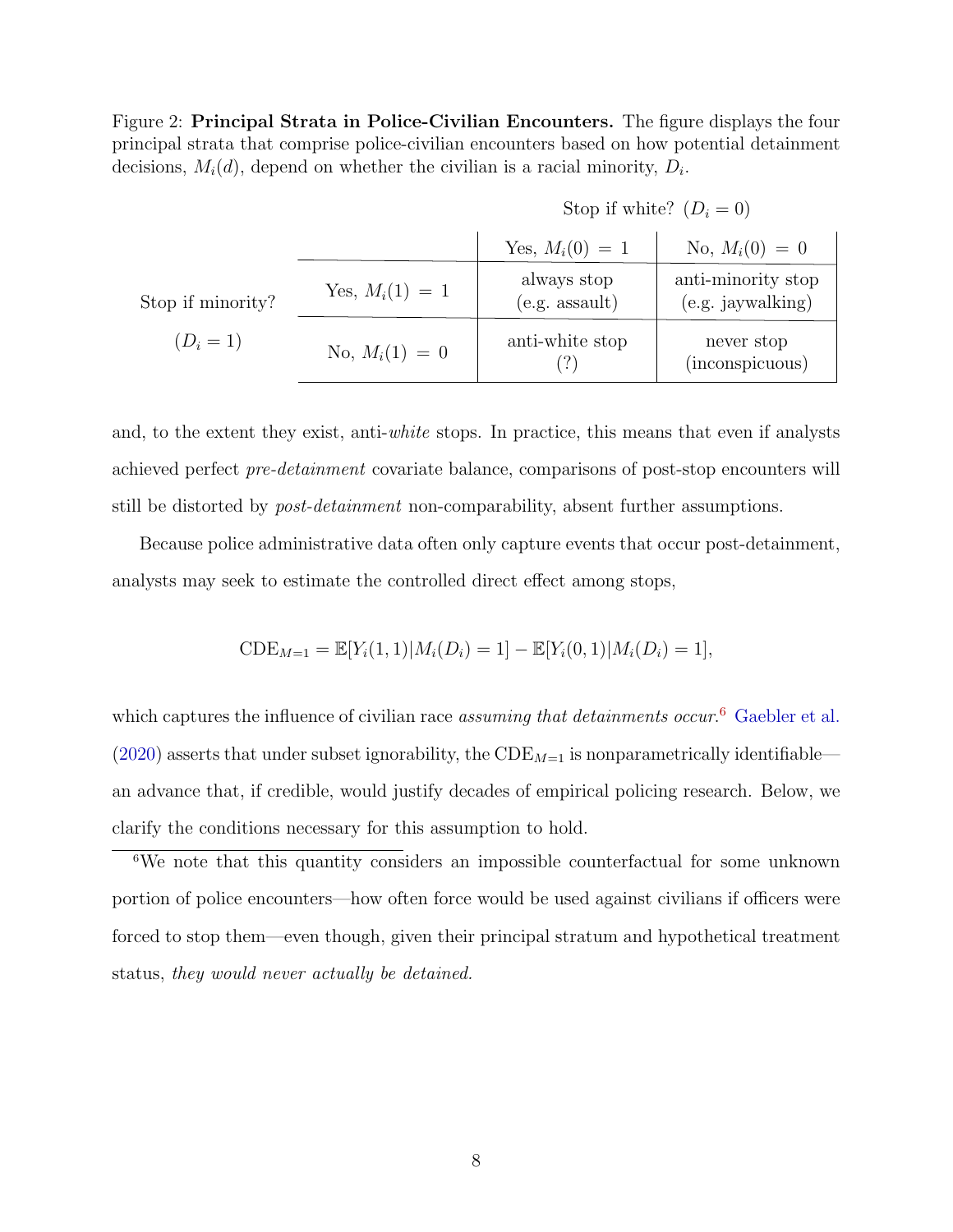#### 2.1 Additional Assumptions that Guarantee Subset Ignorability

The causal process outlined in Figure [1](#page-7-0) represents a general and plausible description of police stops. It allows civilian race to affect the use of force both directly and indirectly, and it allows for unobserved common causes of detainment and force. However, analysts may invoke several assumptions that, if credible, would greatly simplify the task of causal identification. Before analyzing the validity of subset ignorability in the more general case, we first discuss these alternative assumptions, visualized in Figure [3.](#page-10-0)

Figure [3](#page-10-0) depicts scenarios in which subset ignorability is automatically satisfied: if there is either no racial discrimination in detainment (i.e. no  $D \to M$ ) or no unobserved common causes of detainment and force (i.e. no  $U \rightarrow M$ , no  $U \rightarrow Y$ , or both). However, these scenarios are facially implausible in this setting. Panel (a) assumes that there are no unrecorded subjective factors  $(U, e.g. \text{ mood or suspicion})$  in any officer decisions (either M or Y). Panel (b) assumes no discrimination in detainment—a difficult-to-justify assumption in studies that aim to assess discrimination. And panels (c) and (d) require assuming that while unobserved factors U exist, they do not *jointly* affect mediator  $(M)$  and outcome  $(Y)$ . Because both  $M$  and  $Y$  are decisions by the same officer, analysts rarely have a substantive basis for this assumption.

Despite their facial implausibility in the police-violence context, these hypothetical data generating processes (DGPs) are helpful for clarifying specific statements about the world that analysts might embrace when invoking subset ignorability. These theoretical justifications may also be useful when considering discrimination in different contexts. However, given our focus on violence during police-civilian encounters, we focus in the remainder of the paper on the conditions under which subset ignorability can be satisfied given the more general DGP displayed in Figure [1.](#page-7-0)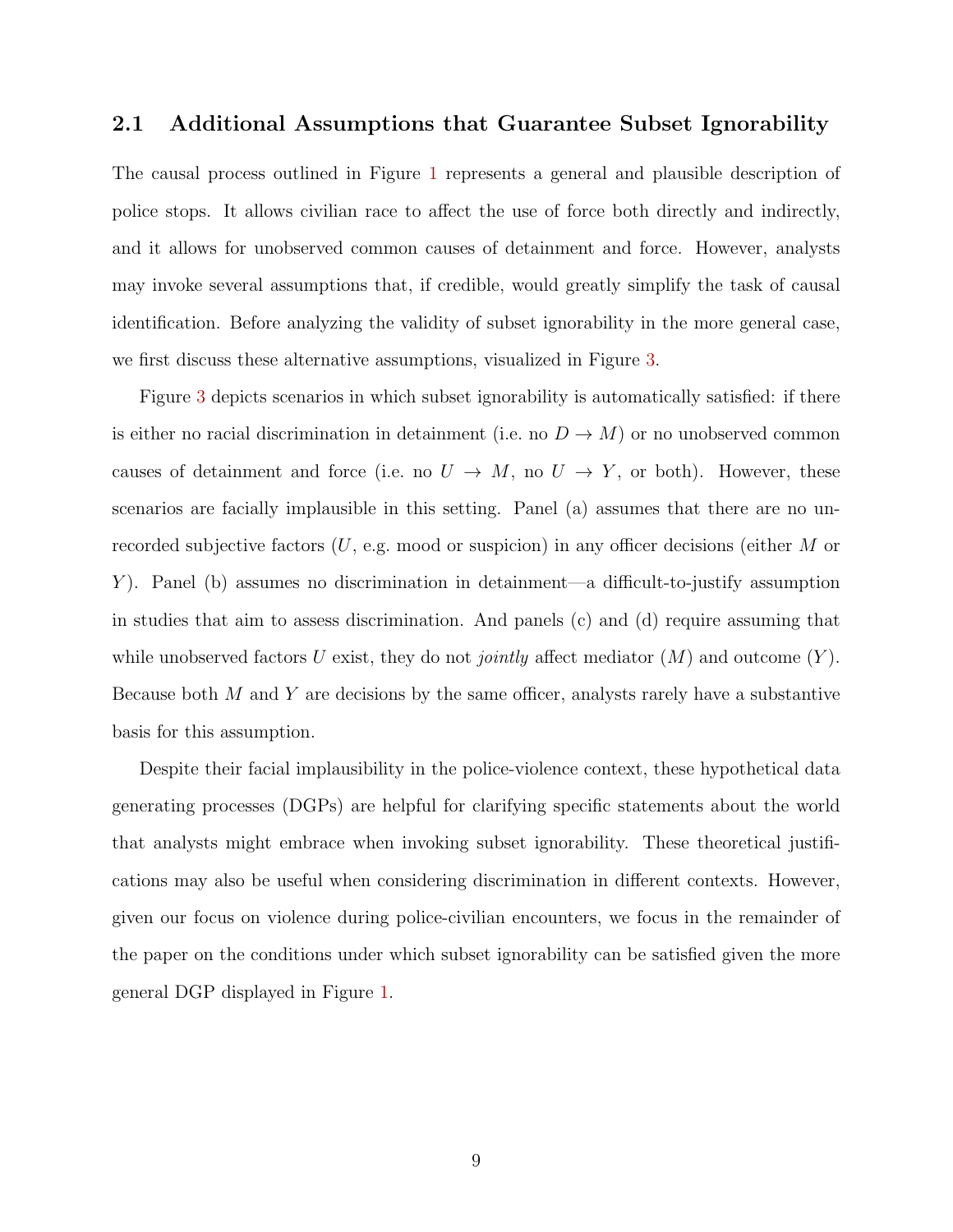Figure 3: Policing causal structures satisfying subset ignorability. Panels  $(a-d)$ present additional assumptions that analysts might make about the directed acyclic graph in Figure [1,](#page-7-0) describing the relationship between civilian race  $(D)$ , selection into police data  $(M, e.g. stops or arrests), subsequent police behaviors (Y, e.g. use of force), and certain un$ observed factors  $(U)$ . Panel (a) assumes away unobserved factors, like officer suspicion, that influence both detainment decisions and use-of-force decisions. This is highly implausible because police records typically do not report such subjective aspects of encounters. Panel (b) allows for unobserved officer suspicion, but assumes that officers are not racially biased in their stopping decisions. However, we find it inadvisable to assume away some aspects of police discrimination in studies intended to analyze other aspects of police discrimination. The remaining panels allow for unreported subjective factors, but assume that such factors will not jointly influence selection into the data and the outcome of interest—an assumption that will often be impossible to justify when analyzing observational data on police-civilian encounters, because both events are decisions made by the same officer.

<span id="page-10-0"></span>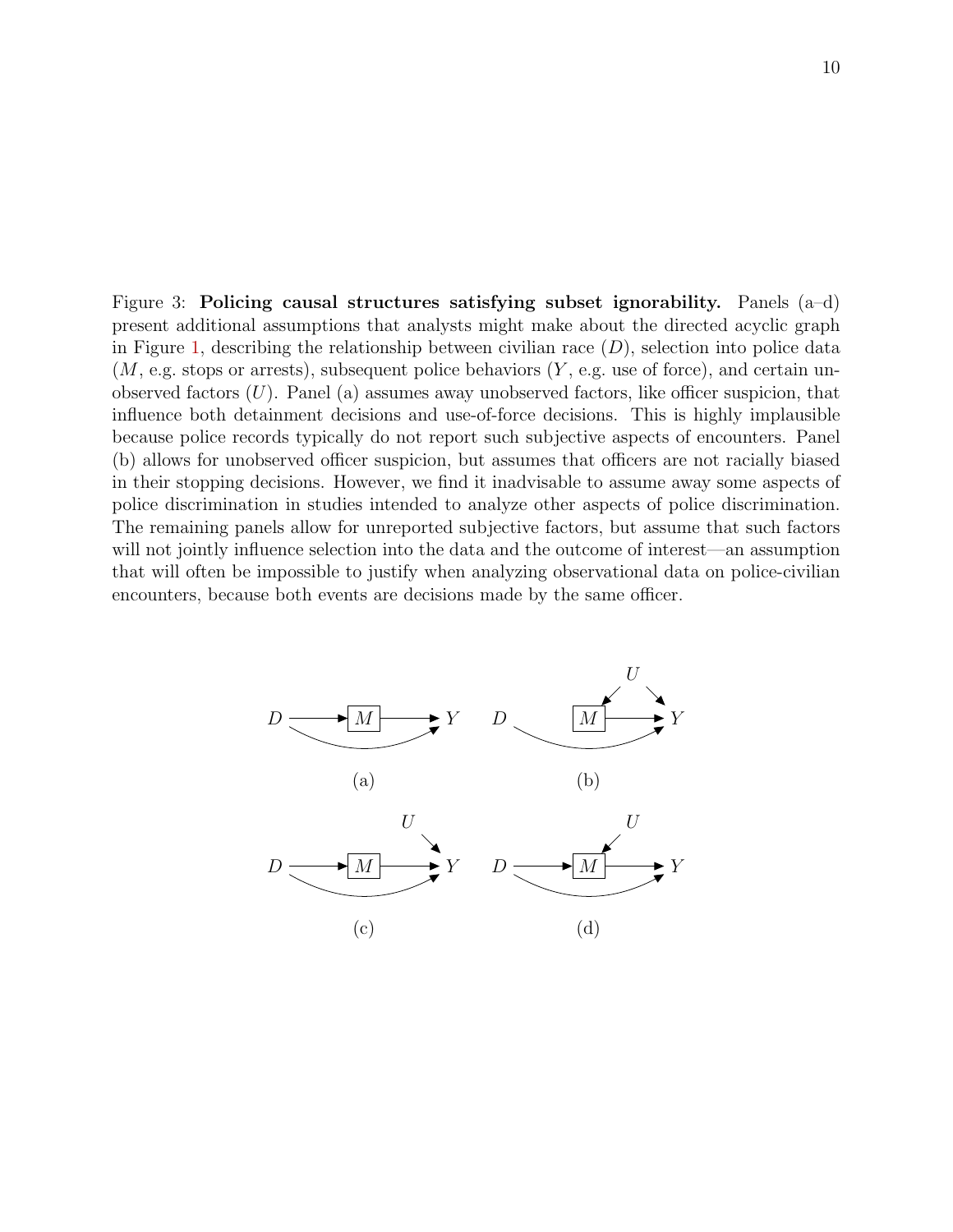#### <span id="page-11-0"></span>3 A Formal Analysis of Subset Ignorability

We begin by formally analyzing the argument that the  $CDE_{M=1}$  can be estimated without bias, after selecting on detainment, as long as subset ignorability (Definition 1, below) holds. This claim was formalized in [Gaebler et al.](#page-27-3) [\(2020\)](#page-27-3) but is implicit in numerous prior studies of racially biased policing that rely on detainment records (e.g. [Smith et al.,](#page-29-1) [1984;](#page-29-1) [Lundman,](#page-28-2) [1994,](#page-28-2) [1996;](#page-28-3) [Engel, Sobol and Worden,](#page-26-1) [2000;](#page-26-1) [Spano,](#page-29-2) [2003;](#page-29-2) [Novak and Frank,](#page-28-4) [2005;](#page-28-4) [Schafer et al.,](#page-29-3) [2006;](#page-29-3) [Tillyer and Engel,](#page-29-4) [2013;](#page-29-4) [Fryer,](#page-27-2) [2019\)](#page-27-2). To evaluate it, we examine the implied relationships that analysts must believe about the world—and justify to readers and policymakers—before invoking this assumption in applied discrimination research.

We begin our formal analysis by first considering a best-case scenario: when treatment ignorability holds at the start of police encounters. This would be satisfied in an experimental setting, where otherwise comparable white and nonwhite civilians were randomly assigned to police encounters, or if observed covariates were sufficiently rich to render treatment asif random. Even here, discrimination in detainment will still contaminate data received by analysts, but concerns over baseline differences in encounters, at least, can be ruled out. However, even in this ideal case, we find that the subset ignorability assumption is effectively acknowledging selection, but assuming away selection bias. Specifically, Proposition [1](#page-13-0) shows that subset ignorability can be satisfied if and only if an extraordinarily difficult knifeedge balancing condition holds: that while officers may stop minority and white civilians in different circumstances due to discrimination (e.g. stopping one group for as little as jaywalking, but another only for crimes as serious as assault), minority and white stops are nonetheless *exactly comparable* in terms of the potential for officer violence.

Because treatment ignorability may well be violated, we then turn to the general case: when analysts must also grapple with baseline differences in encounters due to omitted variables. [Gaebler et al.](#page-27-3) [\(2020\)](#page-27-3) argue that despite this methodological challenge, the subset ignorability assumption offers a path forward. Using this proposed approach, "a primary quantity of interest in discrimination studies is nonparametrically identifiable" (abstract)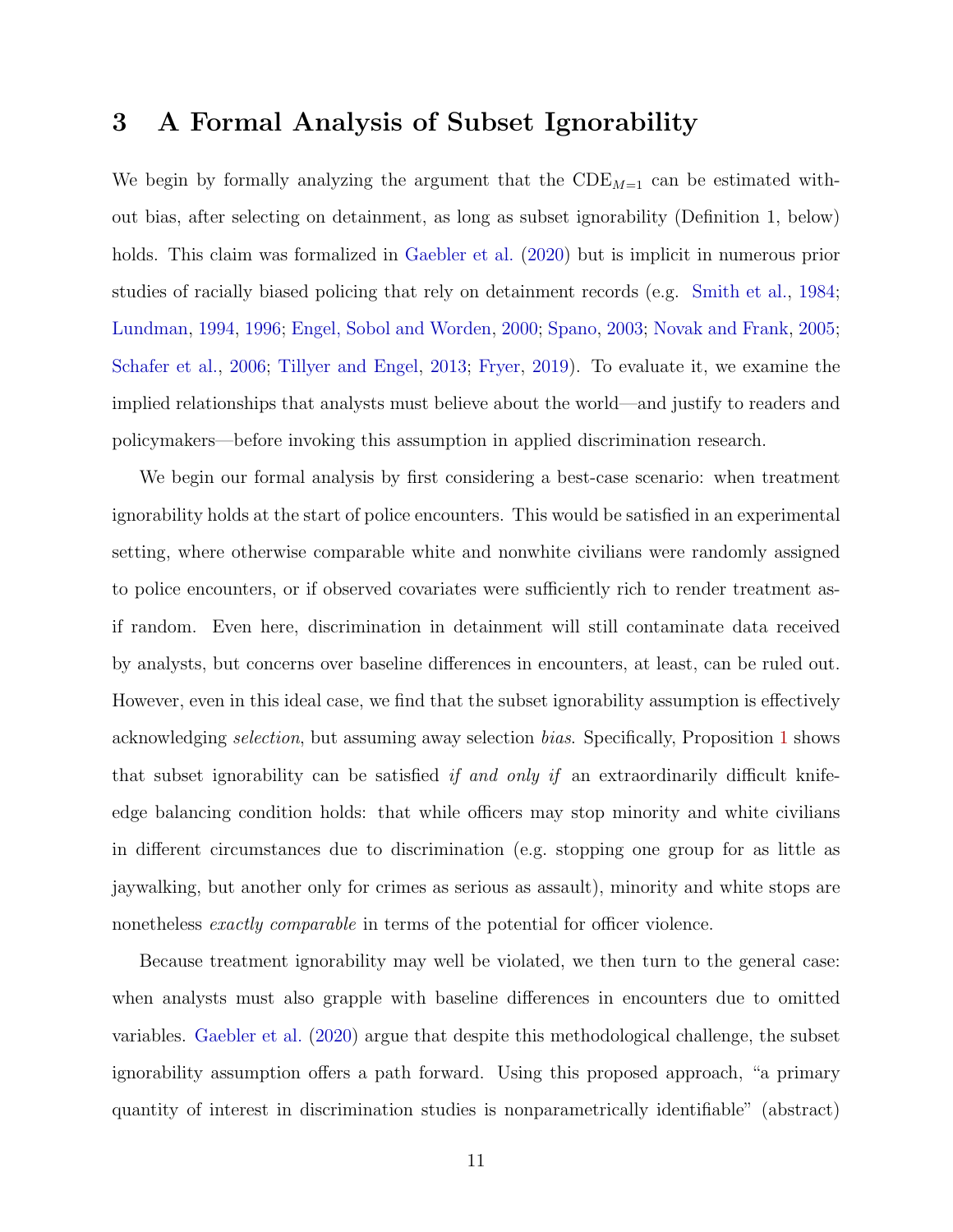and as a result, "in observational studies of of discrimination, concerns about post-treatment bias may be misplaced" (p. 23). These theoretical arguments are provocative: in contrast, past work has "emphasize[d] the difficulties in achieving identification of [racial] bias in the presence of differences in the race-specific distributions of unobserved variables" [\(Heckman](#page-28-1) [and Durlauf,](#page-28-1) p. 4; referring to [Heckman and Siegelman,](#page-27-4) [1993](#page-27-4) and [Heckman,](#page-27-5) [1998\)](#page-27-5).

How can subset ignorability solve these well-known issues? In Proposition [2,](#page-22-0) we formally analyze the proposed method in full generality. We show that under confounding, subset ignorability will hold *if and only if* an even more specific and difficult-to-satisfy knife-edge assumption is true. In Proposition [3,](#page-23-0) we go a step further, proving that unless post-treatment bias is precisely equal in magnitude and opposite in sign to omitted variable bias, subset ignorability is guaranteed to be false. As a long line of causal inference scholars have noted (see Section [3.2\)](#page-19-0), such knife-edge accidental cancellation cannot be credibly assumed to hold in applied research using real-world data.

# 3.1 In Ideal Experiments, Subset Ignorability Holds iff Crossprincipal-strata Knife-edge Balancing Holds

We now state the subset ignorability assumption [\(Gaebler et al.,](#page-27-3) [2020\)](#page-27-3). The remainder of this section examines it in an idealized experimental setting. For brevity, we implicitly condition on pre-treatment covariates,  $X_i$ , here and throughout.

Definition. Subset ignorability assumption.

 $Y_i(d,1) \perp D_i \mid M_i = 1$ 

In ideal experimental conditions, invoking subset ignorability means assuming that despite the fact that analysts selected on detainments  $(M<sub>i</sub> = 1)$ , this selection does not induce selection bias. We make one conceptual observation and one formal observation about this "no-selection-bias" assumption. Conceptually, analysts often fail to distinguish between (i) assuming a condition holds, which is easy; and (ii) satisfying a condition and carefully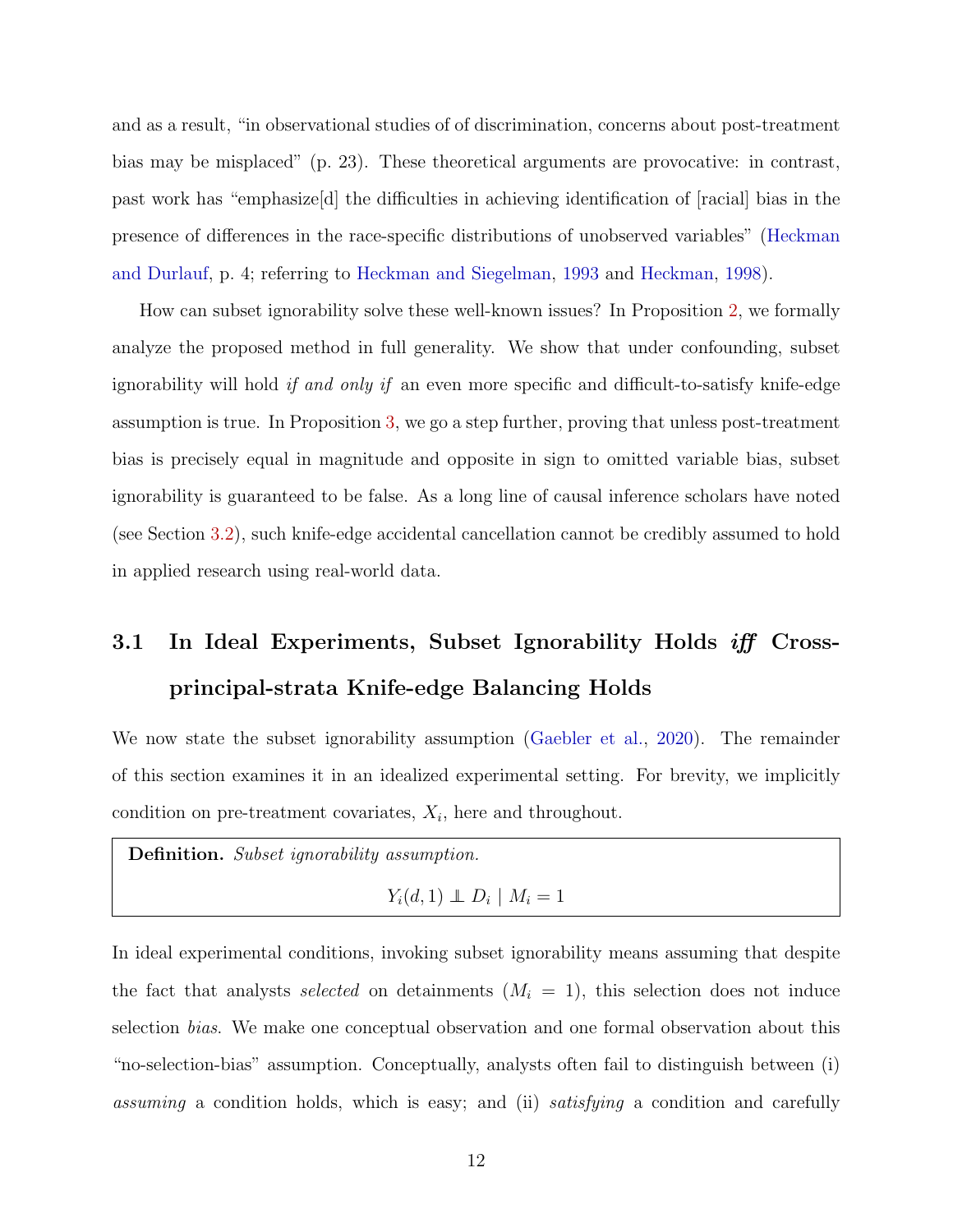justifying it, which is hard. And formally, despite appearing to be a simple statement about the ignorability of civilian race, this no-selection-bias assumption is in fact an extraordinarily strong requirement about the relationship between potential police force across principal strata—in "assault" type always stops, "jaywalking" type anti-minority stops, and (if these exist) anti-white stops—*groups which cannot be fully distinguished by the analyst*. This relationship is given in Proposition [1.](#page-13-0)

<span id="page-13-0"></span>Proposition 1. With treatment ignorability, the subset ignorability assumption is satisfied if and only if the following knife-edge equality holds:

$$
\mathbb{E}[Y_i(d, \text{stop}) \mid \text{always stop}] \frac{\Pr(\text{always stop})}{\Pr(\text{always stop}) + \Pr(\text{anti-min. stop})} + \mathbb{E}[Y_i(d, \text{stop}) \mid \text{anti-min. stop}] \frac{\Pr(\text{antis stop})}{\Pr(\text{always stop}) + \Pr(\text{anti-min. stop})} =
$$
\n
$$
\mathbb{E}[Y_i(d, \text{stop}) \mid \text{always stop}] \frac{\Pr(\text{always stop})}{\Pr(\text{always stop}) + \Pr(\text{anti-min. stop})} + \mathbb{E}[Y_i(d, \text{stop}) \mid \text{anti-white stop}) \frac{\Pr(\text{antis stop})}{\Pr(\text{always stop}) + \Pr(\text{anti-white stop})} \frac{\Pr(\text{anti-white stop})}{\Pr(\text{always stop}) + \Pr(\text{anti-white stop})} \tag{2}
$$

Discussion. The left-hand side of Proposition [1,](#page-13-0) expression  $(1)$ , corresponds to the unknown composition of observed minority stops, a "jaywalking-assault" mixture in unknown proportions. The right-hand side, (2), refers to the composition of observed white stops, an unknown mixture of "assault" and anti-white stops (whatever those may be). This shows that, at its core, the no-selection-bias assumption requires perfect balancing (in the frequency-weighted average of potential outcomes) of three fundamentally different types of encounters: "assault," "jaywalking," and (if they exist) anti-white stops. Perturbations in either (i) potential force rates or (ii) strata proportions would cause the assumption to fail.

Figure [4](#page-17-0) displays three hypothetical scenarios where both sets of numeric values are precisely tailored to satisfy the Proposition [1](#page-13-0) knife-edge balancing condition. For example, panel (c) considers the plausible case where there are no anti-white stops. In this setting,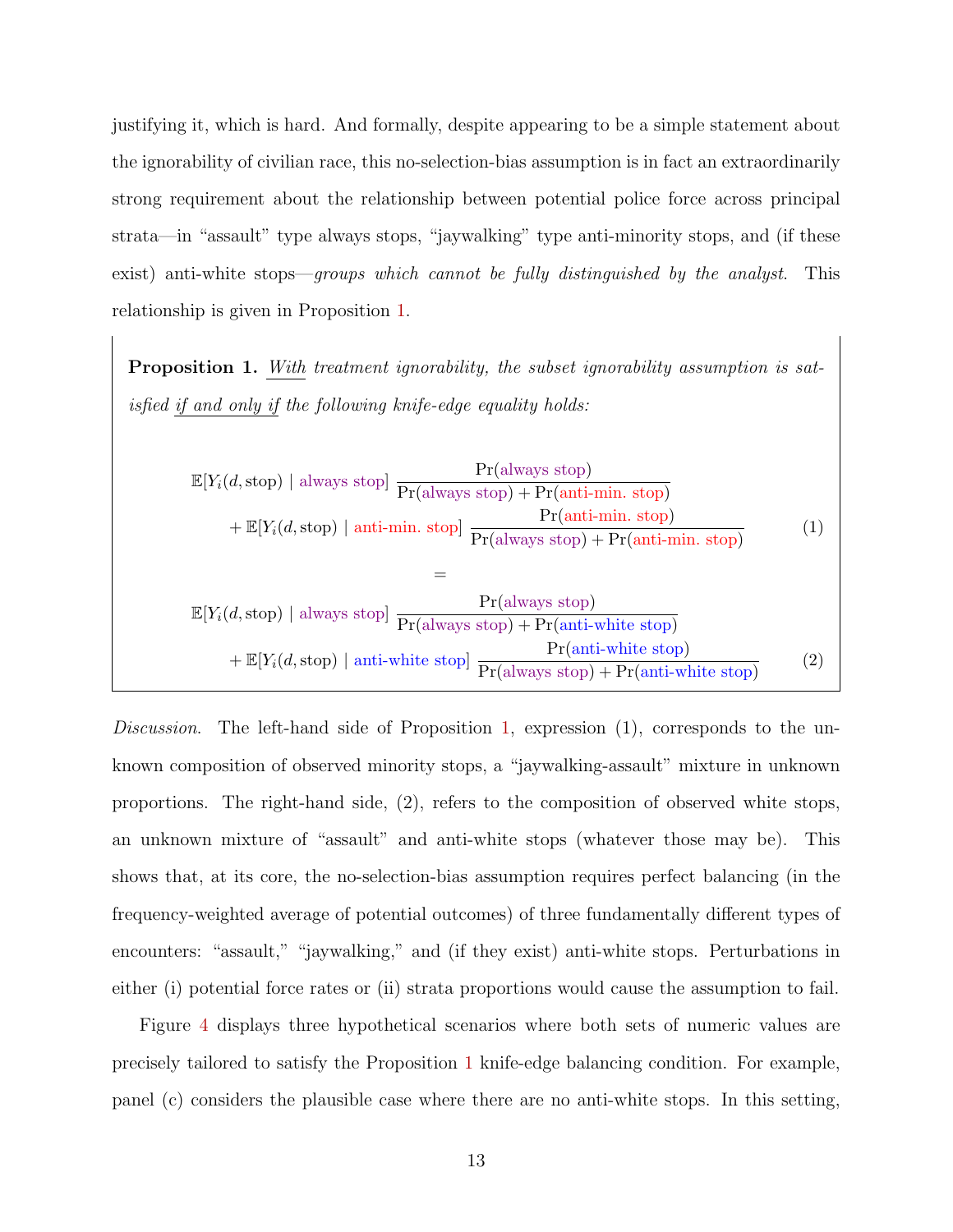rearranging terms in Proposition [1](#page-13-0) reveals that subset ignorability requires that officers be equally violent in "assaults" and "jaywalking" encounters (i.e., have the same average potential outcomes).

To convey concepts with a more specific illustration, panel (b) depicts a world in which 2  $\frac{2}{7}$  of potential detainments are always-stop "assaults,"  $\frac{4}{7}$  are anti-minority "jaywalking" encounters in which only minority civilians would be detained, and  $\frac{1}{7}$  are anti-white encounters (whatever those may be). Thus, the probability fractions in the left-hand side of Propo-sition [1](#page-13-0) (minority stops) are  $\frac{2/7}{2/7+4/7} = \frac{1}{3}$  $\frac{1}{3}$  (non-discriminatory) and  $\frac{4/7}{2/7+4/7} = \frac{2}{3}$  $rac{2}{3}$  (discriminatory), respectively; the right-hand-side fractions (white stops) are  $\frac{2/7}{2/7+1/7} = \frac{2}{3}$  $rac{2}{3}$  (nondiscriminatory) and  $\frac{1/7}{2/7+1/7} = \frac{1}{3}$  $\frac{1}{3}$  $\frac{1}{3}$  $\frac{1}{3}$  (discriminatory). In this case, Proposition 1 holds if and only if the "leniency" of officer force in anti-minority stops, defined as leniency $_{\rm minority}$  =  $\mathbb{E}[Y_i(d,1)]$ always stop] –  $\mathbb{E}[Y_i(d,1)]$ anti-min. stop], is exactly one half of leniency<sub>white</sub> =  $\mathbb{E}[Y_i(d, 1)|$ always stop] –  $\mathbb{E}[Y_i(d, 1)|$ anti-white stop].<sup>[7](#page-14-0)</sup>

In Figure [4,](#page-17-0) to find cases where subset ignorability was not violated, we carefully handtuned principal strata sizes and potential force rates until the just-so condition of Proposition [1](#page-13-0) was satisfied. Thus, in these unlikely scenarios, selection bias happens to sum to zero. But recall that the analyst has no direct knowledge of, much less control over, precise values for any of these parameters. Critically, even gold-standard experimental designs that randomize treatment at the start of police encounters cannot ensure this knife-edge relationship will hold: standard ignorability assumptions merely require groups to be comparable given as-if random treatment assignment, whereas here, groups must remain comparable despite responding to treatment differently. Moreover, because the frequencies of occurrence and the average potential force are almost always different across principal strata, this condition is

<span id="page-14-0"></span><sup>7</sup>Plugging in the above probability fractions, Proposition [1](#page-13-0) reduces to  $\mathbb{E}[Y_i(d,1)|$ always stop $]\cdot \frac{1}{3} + \mathbb{E}[Y_i(d,1)|$ anti-min. stop $]\cdot \frac{2}{3} = \mathbb{E}[Y_i(d,1)|$ always stop $]\cdot \frac{2}{3} +$  $\mathbb{E}[Y_i(d,1)]$ anti-white stop $] \cdot \frac{1}{3}$  $\frac{1}{3}$ . Subtracting  $\mathbb{E}[Y_i(d,1)]$  always stop] from both sides yields leniency<sub>minority</sub>  $\cdot \frac{2}{3}$  = leniency<sub>white</sub>  $\cdot \frac{1}{3}$  $\frac{1}{3}$ .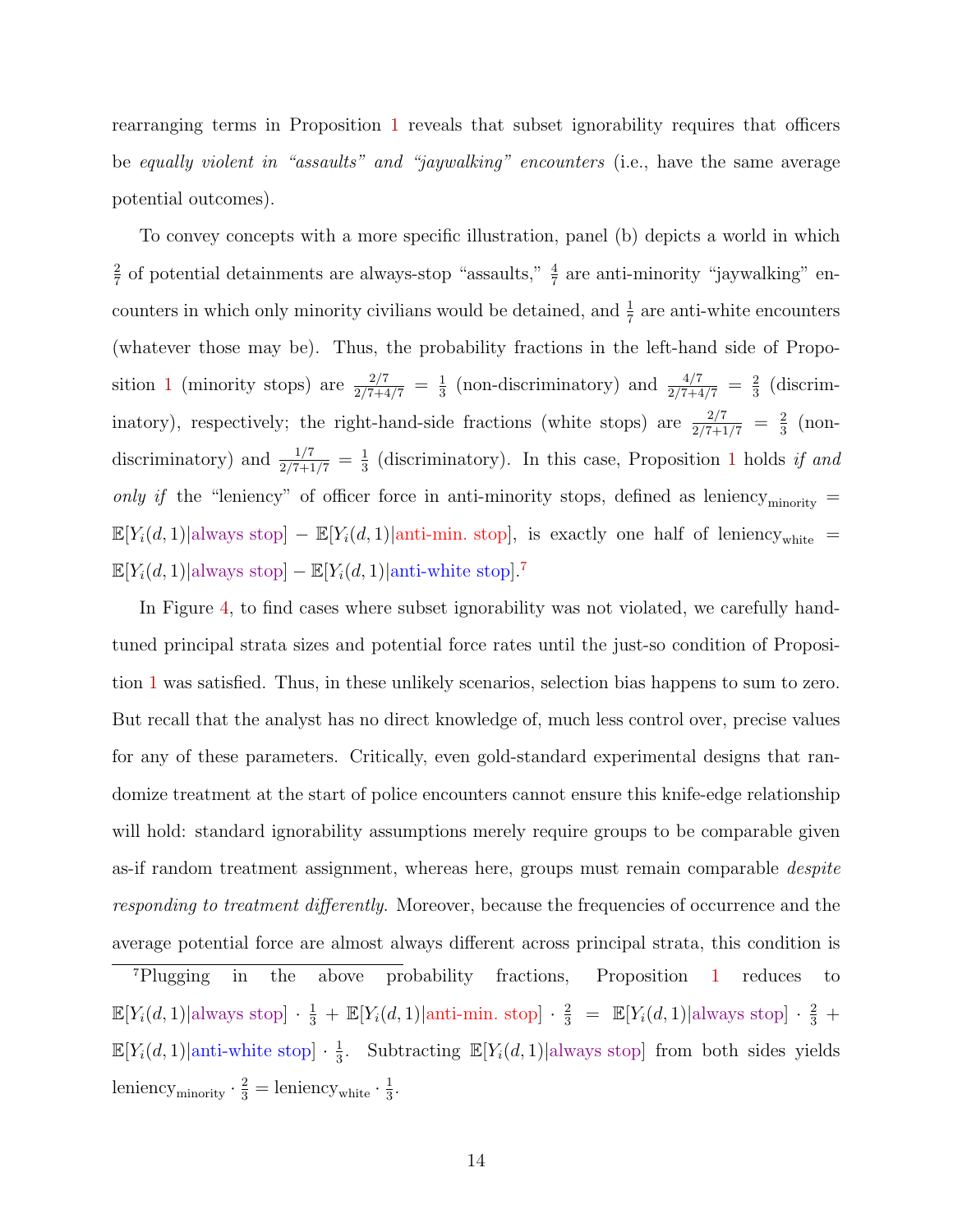almost never satisfied, in a measure-theoretic sense. Thus, knife-edge balancing is essentially a blind hope the analyst expresses about the world.

To examine the impact of post-treatment selection bias in a more general way, Figure [5](#page-18-0) examines a fuller range of conditions. These scenarios extend the case of Figure [4\(](#page-17-0)b) while varying key parameters to illustrate the delicacy of the subset ignorability assumption.<sup>[8](#page-15-0)</sup> The two panels display the infinitesimally narrow surface on which subset ignorability holds and shows how post-treatment selection bias varies as a function of two parameters: the ratio of anti-minority to anti-white stops, and the ratio of force across the same two principal strata. The top panel shows that as we depart from the measure-zero set of conditions in which subset ignorability holds—the white curve—analysts employing standard regression approaches will either over- or underestimate racial bias in policing, dubiously inferring antiwhite bias in some cases. The steep slopes on the surface displayed in the bottom panel show that the magnitude of this statistical bias grows rapidly as we depart from the conditions necessary to satisfy subset ignorability.

*Proof.* A detailed derivation is given in Appendix [A.](#page-32-0) Using the definition  $M_i = M_i(D_i)$  and treatment ignorability, it is easy to see that the no-selection-bias assumption implies ( $\iff$ )

<span id="page-15-0"></span><sup>8</sup>In these hypothetical scenarios, following Figure [4\(](#page-17-0)b), always-stop encounters represent  $\frac{2}{7}$ of all potential detainments—i.e. encounters in which either  $M_i(0) = 1$  or  $M_i(1) = 1$ . We also set  $\mathbb{E}[Y(1,1)]$ always stop] = 1,  $\mathbb{E}[Y(0,1)]$ always stop] = 0.7,  $\mathbb{E}[Y(1,1)]$ anti-white stop] = 0.5, and  $\mathbb{E}[Y(0,1)]$  anti-white stop] = 0.35, again following Figure [4\(](#page-17-0)b). These key parameters are (i) relative sizes of the anti-minority stop and anti-white stop strata,  $\frac{Pr(\text{anti-min. stop})}{Pr(\text{anti-white stop})}$ ; and (ii) relative force rates in these strata,  $\frac{\mathbb{E}[Y_i(d,1)]\text{anti-min. stop}}{\mathbb{E}[Y_i(d,1)]\text{anti-white stop}}$ . Thus, Figure [5](#page-18-0) contains the unbiased Figure [4\(](#page-17-0)b) scenario as a special case, but generalizes it to show how bias rapidly increases in magnitude—even in this idealized setting—as either parameter is varied. The patterns depicted in Figure [5](#page-18-0) are not specific to this setting. To demonstrate this, we provide code allowing analysts to input any combination of parameters that they find reasonable, then examine the bias that results from any deviation from subset ignorability.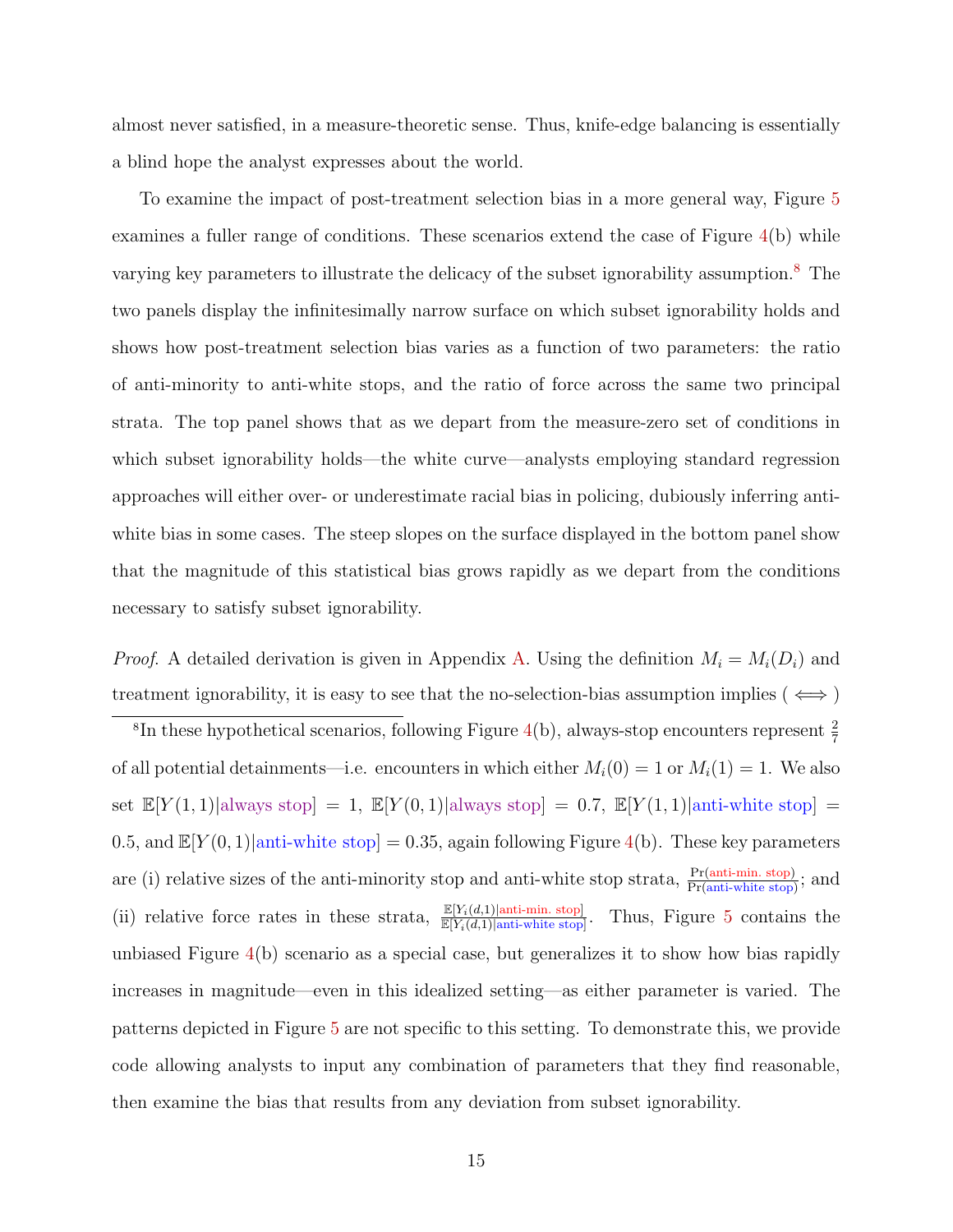$$
Y_i(d, 1) \perp D_i | M_i(D_i) = 1
$$
  
\n
$$
\iff \mathbb{E}[Y_i(d, 1) | M_i(D_i) = 1] = \mathbb{E}[Y_i(d, 1) | D_i = 0, M_i(D_i) = 1]
$$
  
\n
$$
\iff \mathbb{E}[Y_i(d, 1) | M_i(1) = 1] = \mathbb{E}[Y_i(d, 1) | D_i = 0, M_i(0) = 1]
$$
  
\n
$$
\iff \mathbb{E}[Y_i(d, 1) | M_i(1) = 1] = \mathbb{E}[Y_i(d, 1) | M_i(0) = 1]
$$
  
\n
$$
\iff \mathbb{E}[Y_i(d, 1) | (M_i(0) = 1 \land M_i(1) = 1) \lor (M_i(0) = 0 \land M_i(1) = 1)]
$$
  
\n
$$
= \mathbb{E}[Y_i(d, 1) | (M_i(0) = 1 \land M_i(1) = 1) \lor (M_i(0) = 1 \land M_i(1) = 0)]
$$
  
\n
$$
\iff \mathbb{E}[Y_i(d, \text{stop}) | \text{always stop OR anti-min. stop}]
$$
  
\n
$$
= \mathbb{E}[Y_i(d, \text{stop}) | \text{always stop OR anti-white stop}],
$$

where  $\wedge$  (∨) denotes "and" ("or"), and the equivalence between independence and equal  $\Box$ expectations is due to binary  $Y_i$ . Proposition [1](#page-13-0) follows immediately.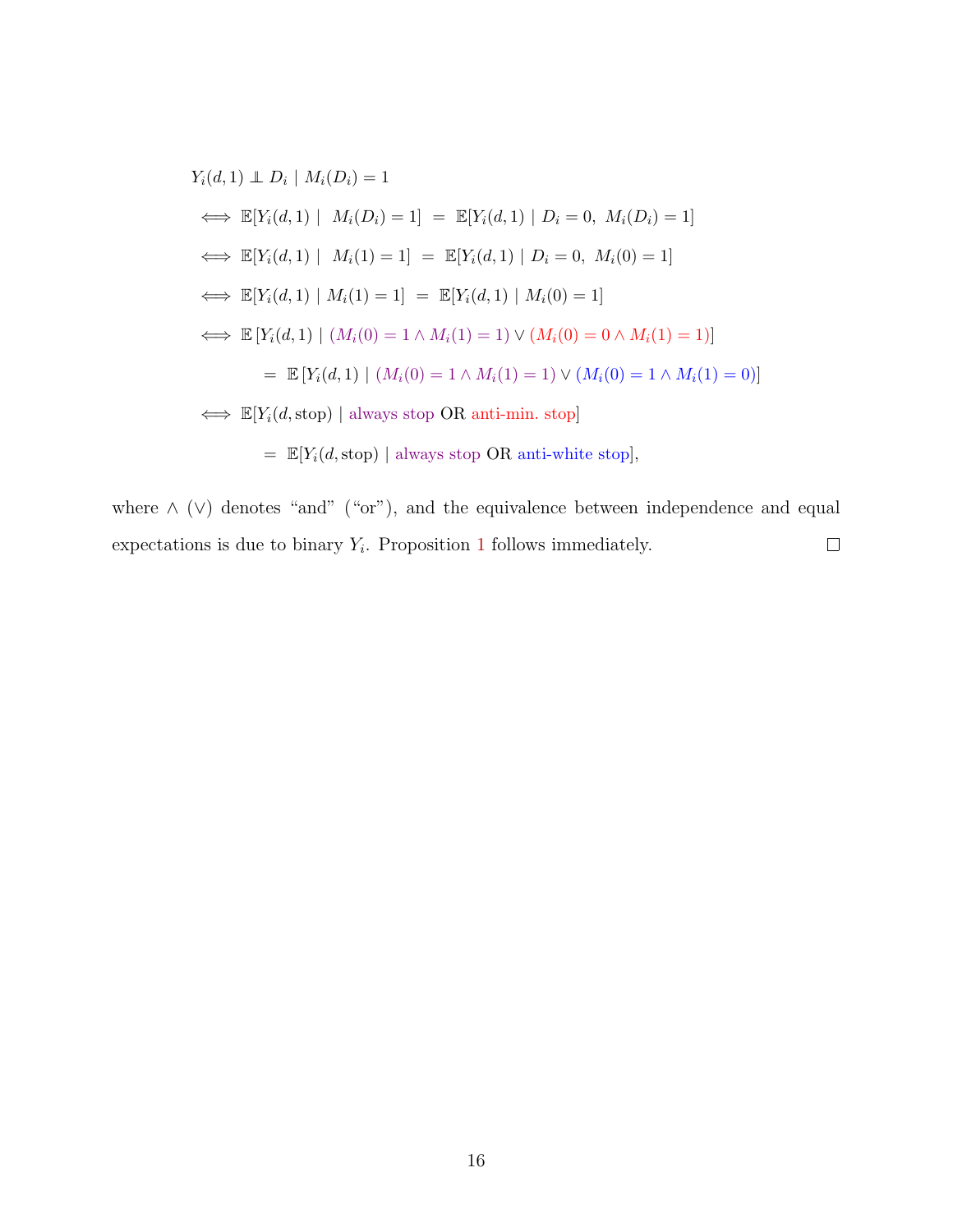Figure 4: What would it take for subset ignorability to hold in experiments? Three hypothetical scenarios. Each panel presents a hypothetical composition of police stops. Subset ignorability is true *if and only if* the described knife-edge condition holds between all cells connected by lines. The first line in each cell gives  $Pr($  strata  $| M_i(0) = 1$  or  $M_i(1) = 1$ ; the second and third give  $\mathbb{E}[Y(d,1)]$  strata.

<span id="page-17-0"></span>

**Scenario:** All potential detainments are  $\frac{1}{3}$  assaults,  $\frac{1}{3}$  $\frac{1}{3}$  jaywalking,  $\frac{1}{3}$  $\frac{1}{3}$  anti-white  $\Rightarrow$  minority stops are  $\frac{1}{2}$  assaults,  $\frac{1}{2}$  $\frac{1}{2}$  jaywalking; white are  $\frac{1}{2}$  assaults,  $\frac{1}{2}$  $\frac{1}{2}$  anti-white To satisfy subset ignorability: requires exact equality between jaywalking and anti-white encounters (whatever those may be) in terms of potential officer force.

| $\mathbf{b}$ |      |          | Stop if white? Yes<br>Stop if white? No                          |
|--------------|------|----------|------------------------------------------------------------------|
|              |      |          | assault: $2/7$ potential stops<br>jaywalk: $4/7$ potential stops |
|              |      | Yes      | if minority, 100% force<br>if minority, 75\% force               |
|              |      |          | if white, 70% force<br>if white, $52.5\%$ force                  |
|              |      |          | anti-white: $1/7$ potential stops                                |
|              | Stop | $\rm No$ | if minority, $50\%$ force                                        |
|              |      |          | if white, $35\%$ force                                           |

**Scenario:** All potential detainments are  $\frac{2}{7}$  assaults,  $\frac{4}{7}$  $\frac{4}{7}$  jaywalking,  $\frac{1}{7}$  $\frac{1}{7}$  anti-white  $\Rightarrow$  minority stops are  $\frac{1}{3}$  assaults,  $\frac{2}{3}$  $\frac{2}{3}$  jaywalking; white are  $\frac{2}{3}$  assaults,  $\frac{1}{3}$  $\frac{1}{3}$  anti-white To satisfy subset ignorability: requires the difference between assaults and anti-white encounters (whatever those may be), in terms of potential force, to be exactly double the difference between assault and jaywalking.

|           |     | Stop if white? Yes             | Stop if white? No              |
|-----------|-----|--------------------------------|--------------------------------|
|           |     | assault: $1/2$ potential stops | jaywalk: $1/2$ potential stops |
|           | Yes | if minority, $100\%$ force     | if minority, 100% force        |
| minority? |     | if white, $50\%$ force         | if white, $50\%$ force         |
| ∺         |     | anti-white: nonexistent        |                                |
| Stop      | No  | if minority, NA                |                                |
|           |     | if white, NA                   |                                |

**Scenario:** All potential detainments are  $\frac{1}{2}$  assaults,  $\frac{1}{2}$  $\frac{1}{2}$  jaywalking  $\Rightarrow$  minority stops are  $\frac{1}{2}$  assaults,  $\frac{1}{2}$  $\frac{1}{2}$  jaywalking; white are all assaults To satisfy subset ignorability: requires that there is absolutely no difference between assaults and jaywalking in terms of potential officer force.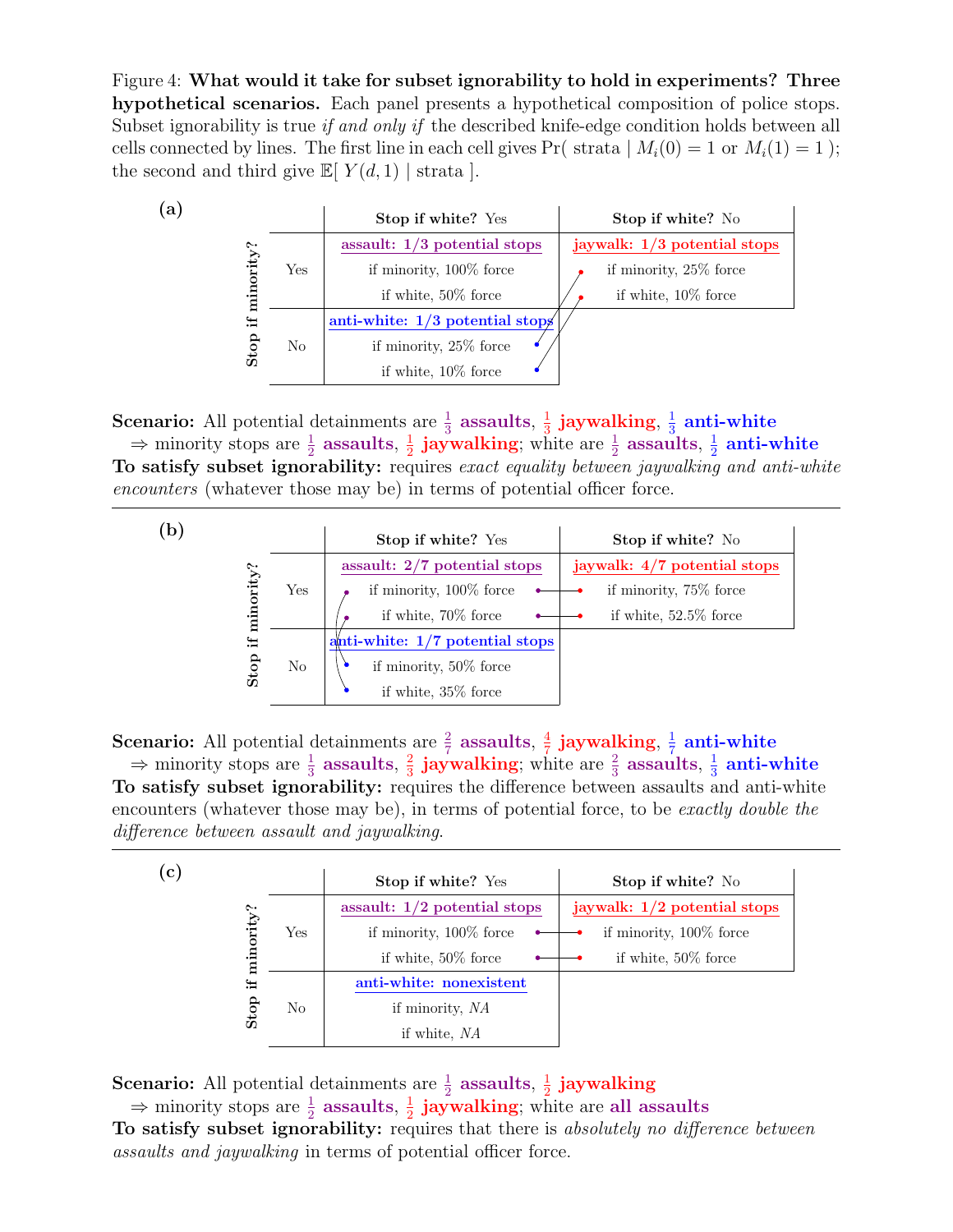Figure 5: Precise balancing is required to achieve accidental bias cancellation. The figures display hypothetical scenarios illustrating the implicit assumption that analysts make when using naïve approaches to estimate the  $CDE_{M=1}$ —that the relative sizes and relative force rates of anti-minority and anti-white stops will exactly balance, per Proposition [1.](#page-13-0) In both panels, the x axes represent relative size: the ratio of the numbers of anti-minority stops, versus anti-white stops. The  $y$  axes represent relative force: the ratio of potential force rates in anti-minority stops, versus anti-white stops. In the top panel, the white curve indicates the narrow slice of scenarios in which subset ignorability would be satisfied and the naïve approach is unbiased. In the lower red regions, the naïve approach is negatively biased, underestimating anti-minority discrimination. The dark red region indicates when this bias is so strong that it leads to a sign error (i.e., on average, analysts erroneously conclude that police are biased against *white* civilians). In the lower panel, the z axis depicts how posttreatment selection bias rapidly grows in magnitude as conditions depart from the subset ignorability knife-edge requirement.

<span id="page-18-0"></span>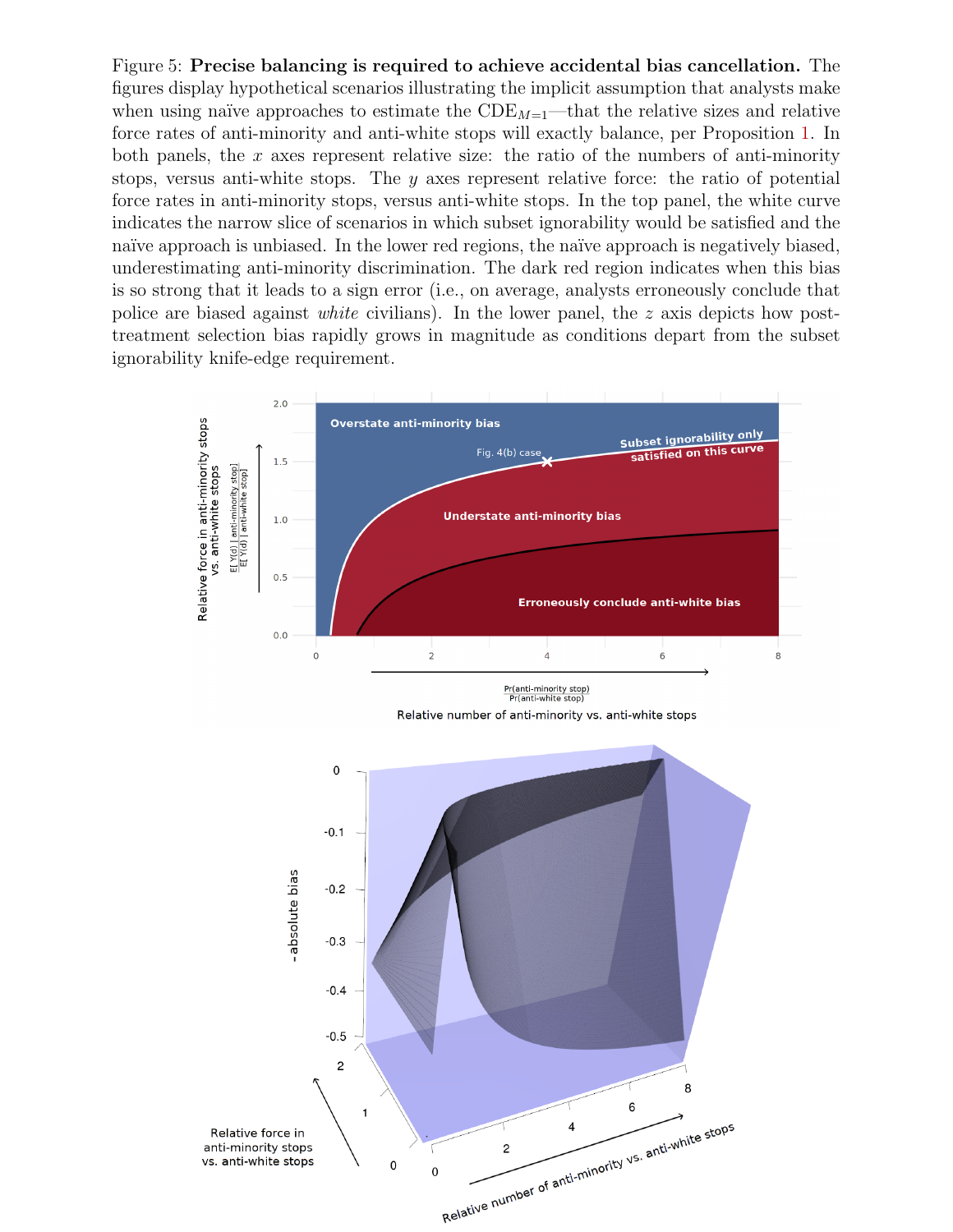## <span id="page-19-0"></span>3.2 A Note on Accidental Cancellation in Nonparametric Causal Inference

The knife-edge condition of Proposition [1](#page-13-0) (and the condition of Proposition [2,](#page-22-0) below) is a particularly egregious case of what causal inference scholars refer to as "unfaithfulness"—the notion that in *any* model space, there will always exist an infinitesimally small sliver of just-so data-generating processes that happen to possess "extra independence relationships" [\(Robins](#page-29-5) [et al.,](#page-29-5) [2003,](#page-29-5) p. 493) above and beyond those conveyed by the DAG. In their causal inference textbook, [Spirtes, Glymour and Scheines](#page-29-6) [\(1993\)](#page-29-6) note, ". . . the Faithfulness Condition can be thought of as the assumption that conditional independence relations are due to causal structure rather [than] to accidents of parameter values" (p. 9). It is typically taken for granted that general nonparametric statements about ranges (e.g. about possible omitted variable bias in the example below) refer to the broad behavior of faithful distributions, with the clear understanding that degenerate unfaithful distributions (often, edge cases and boundaries) can take on specific values within that range.<sup>[9](#page-19-1)</sup>

To understand the nature of accidental cancellation in a more familiar setting, consider the following illustration, extending an example by [Robins et al.](#page-29-5) [\(2003\)](#page-29-5). Suppose that a true data-generating process has two unobserved confounders,  $Z_i^{(1)} = \varepsilon_i^{(Z1)}$  $i^{(Z1)}$  and  $Z_i^{(2)} = \varepsilon_i^{(Z2)}$  $\binom{22}{i}$ a treatment  $X_i = \alpha_{(1)}Z_i^{(1)} + \alpha_{(2)}Z_i^{(2)} + \varepsilon_i^{(X)}$  $i^{(X)}$ ; an outcome  $Y_i = \beta X_i + \gamma_{(1)} Z_i^{(1)} + \gamma_{(2)} Z_i^{(2)} +$  $\varepsilon_i^{(Y)}$  $i_i^{(Y)}$ ; and all i.i.d. errors  $\varepsilon_i^{(*)} \sim \mathcal{N}(0, 1)$ . In these circumstances, a typical causal inference

<span id="page-19-1"></span> $9$ For example, [Knox, Lowe and Mummolo](#page-28-0) [\(2020\)](#page-28-0) state at one point that "bias is weakly negative" (Appendix p. 6) for the  $CDE_{M=1}$  under some assumptions. In this case, the statement refers to a broad region in the model subspace defined by the relevant assumptions. "Weakly negative" (i.e., nonpositive) is a statement about the range of the estimator's bias for all data-generating processes in that range, and the term "weakly" is a technical caveat meaning that for specific unfaithful edge cases in this subspace, the bias may in fact be exactly zero.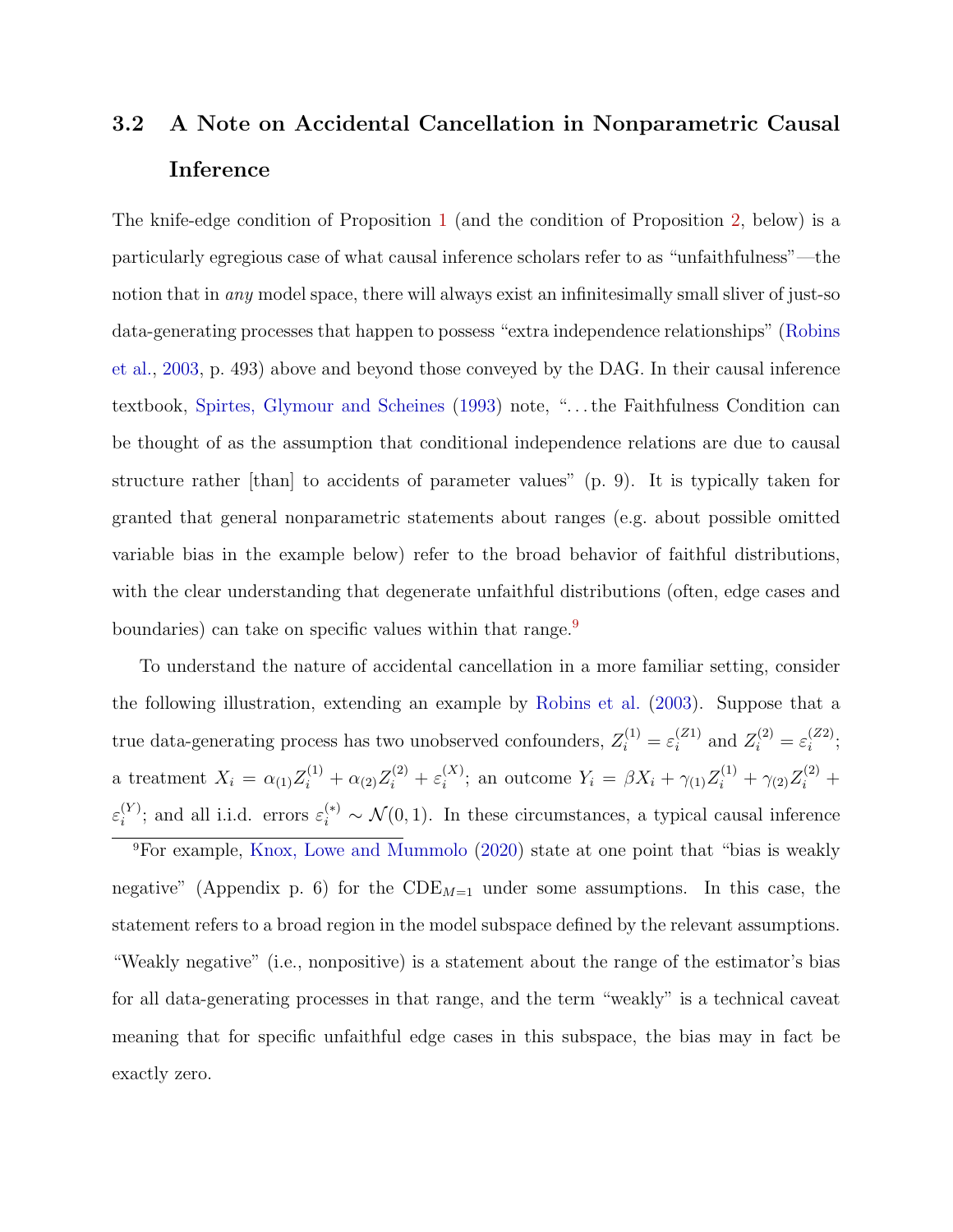scholar might first assert that to eliminate omitted variable bias, it is necessary to rule out unobserved confounders  $Z_i^{(1)}$  $z_i^{(1)}$  and  $Z_i^{(2)}$  $i^{(2)}$ . The scholar would then state the exact form of the omitted variable bias that would result if these confounders were not addressed either through design or statistical adjustment:  $\frac{\gamma_{(1)}\alpha_{(1)}}{\alpha_{(1)}^2+\alpha_{(2)}^2+1} + \frac{\gamma_{(2)}\alpha_{(2)}}{\alpha_{(1)}^2+\alpha_{(2)}^2}$  $\frac{\gamma_{(2)}\alpha_{(2)}}{\alpha_{(1)}^2+\alpha_{(2)}^2+1}$ . However, mapped to this setting, subset ignorability would hold that the analyst need not control for these omitted variables, but instead can assume that the bias induced by one perfectly offsets the bias induced by the other, i.e. that  $\gamma_{(1)}\alpha_{(1)} = -\gamma_{(2)}\alpha_{(2)}$ . In Appendix [A,](#page-32-0) we demonstrate a step-by-step equivalence between this line of argumentation and the argument for subset ignorability.

Such contrived scenarios, in which statistical bias exists but happens to conveniently cancel itself out, have been dismissed by leading causal inference scholars for decades because they are of little practical use. As [Robins et al.](#page-29-5) [\(2003\)](#page-29-5) states, "Intuitively, it seems 'unlikely'... [to have] parameters cancelling each other" (p. 496); the premise that analysts will not generally be so fortunate "is implicit in a variety of statistical practices" (p. 494). The reason it seems unlikely is because it is well known that these "accidents," or "cancelling" data-generating processes, have Lebesgue measure zero in the model space [\(Spirtes, Glymour](#page-29-6) [and Scheines,](#page-29-6) [1993;](#page-29-6) [Meek,](#page-28-6) [1995\)](#page-28-6). In other words, the probability that nature draws such a convenient data-generating process from any smooth distribution over possible models is zero.

Other scholars have noted that unfaithful edge cases for broader nonparametric results (i) require little effort to produce and (ii) are not particularly helpful in an applied sense. For example, [Spirtes, Glymour and Scheines](#page-29-6) [\(1993\)](#page-29-6) remarks, "While it is easy enough to construct models that violate. . . Faithfulness, such models rarely occur in contemporary practice, and when they do, the fact that they have properties that are consequences of unfaithfulness is taken as an objection to them" (p. 53); "Faithfulness. . . turns out to be the 'normal' relation between probability distributions and causal structures" (p. 56). This is why, in "An Introduction to Causal Inference," [Scheines](#page-29-9) [\(1997\)](#page-29-9) observes that "assuming faithfulness... is widely embraced by practicing scientists," though "nevertheless, critics continue to create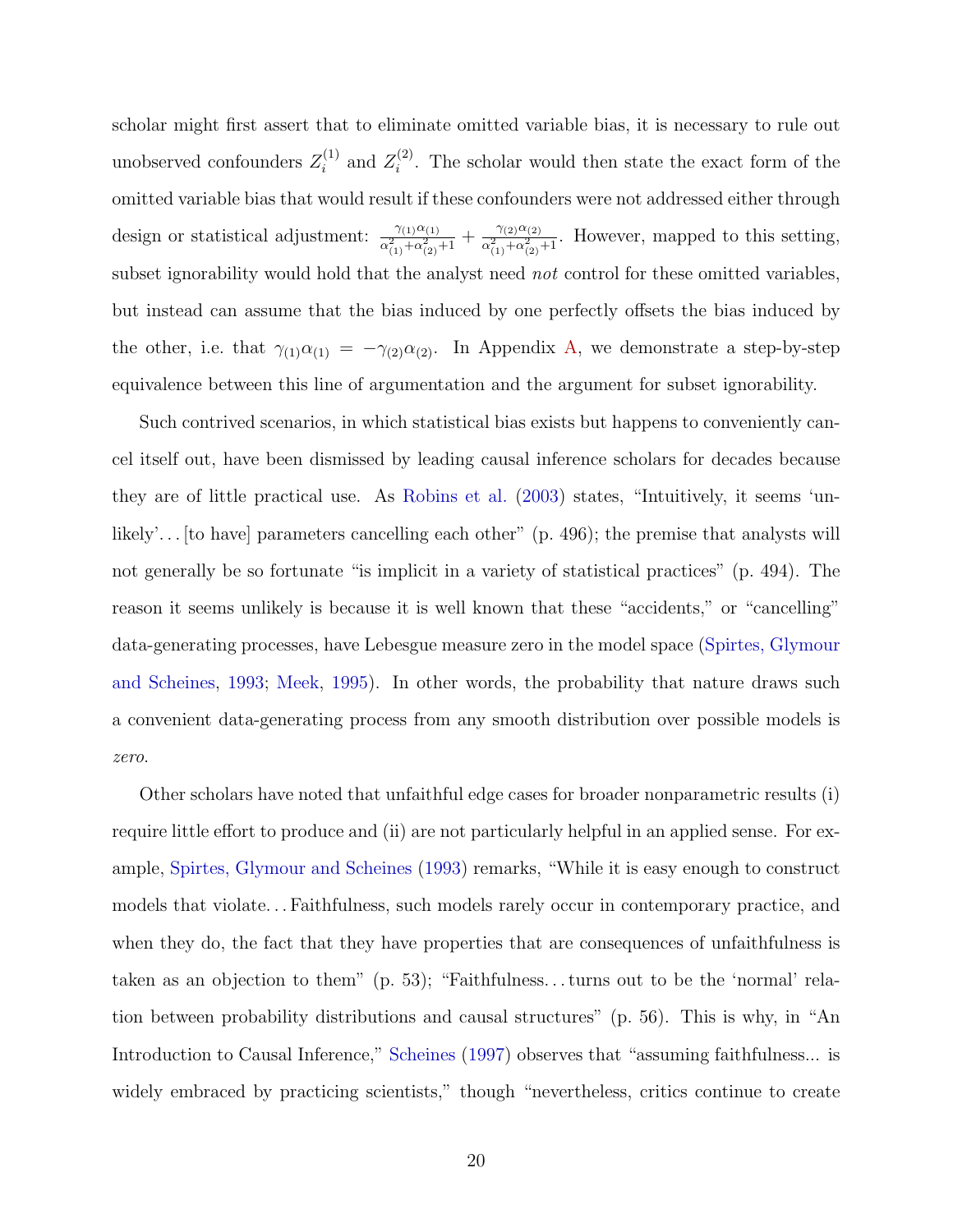unfaithful cases and display them" (p. 10).

## 3.3 In Confounded Settings, Subset Ignorability Holds only if Selection Bias Exactly Cancels Omitted Variable Bias

We now turn to the more general case, when treatment ignorability is violated and there exist baseline, pre-detainment differences between minority and white encounters. This issue, as [Gaebler et al.](#page-27-3) [\(2020\)](#page-27-3) notes, is commonplace: "there is little reason to think that arrest potential outcomes. . . would be independent of an individual's race" (p. 20) and thus, "treatment ignorability... is unlikely to hold in our setting for the same reason" (p. 21).

Estimating causal effects in this confounded setting is widely seen as more challenging. For example, the entirety of [Heckman](#page-27-5) [\(1998\)](#page-27-5) revolves around the difficulties posed by "unobserved characteristics for each race" for detecting discrimination. [Knox, Lowe and Mummolo](#page-28-0) [\(2020\)](#page-28-0) warns "Our aim. . . is not to assert the plausibility of treatment ignorability, but rather to clarify that deep problems remain even if this well-known issue is somehow solved" (p. 626). Yet, [Gaebler et al.](#page-27-3) [\(2020\)](#page-27-3) nonetheless asserts that in spite of confounding and posttreatment selection, the proposed approach allows analysts to estimate causal effects without bias. They write, "critically, such information about the first stage," discrimination in detainment, "is not necessary to estimate the  $[CDE_{M=1}]$ , which only quantifies discrimination in the second-stage decision" (p. 21). Rather, "subset ignorability is sufficient to ensure the  $[CDE_{M=1}]$  can be identified from data on the second-stage decisions" (p. 22).

This bold assertion, which stands in direct contradiction to a vast body of work by causally oriented discrimination scholars (e.g. [Heckman and Siegelman,](#page-27-4) [1993;](#page-27-4) [Heckman,](#page-27-5) [1998;](#page-27-5) [Heckman and Durlauf,](#page-28-1) [forthcoming\)](#page-28-1), merits close investigation. What, precisely, does subset ignorability require the analyst to believe? In Proposition [2,](#page-22-0) we analyze the proposed method formally, and find that under confounding, subset ignorability is logically equivalent to an even more challenging knife-edge assumption than that of Proposition [1.](#page-13-0) To aid in the interpretation of this knife-edge condition, we introduce Proposition [3,](#page-23-0) proving that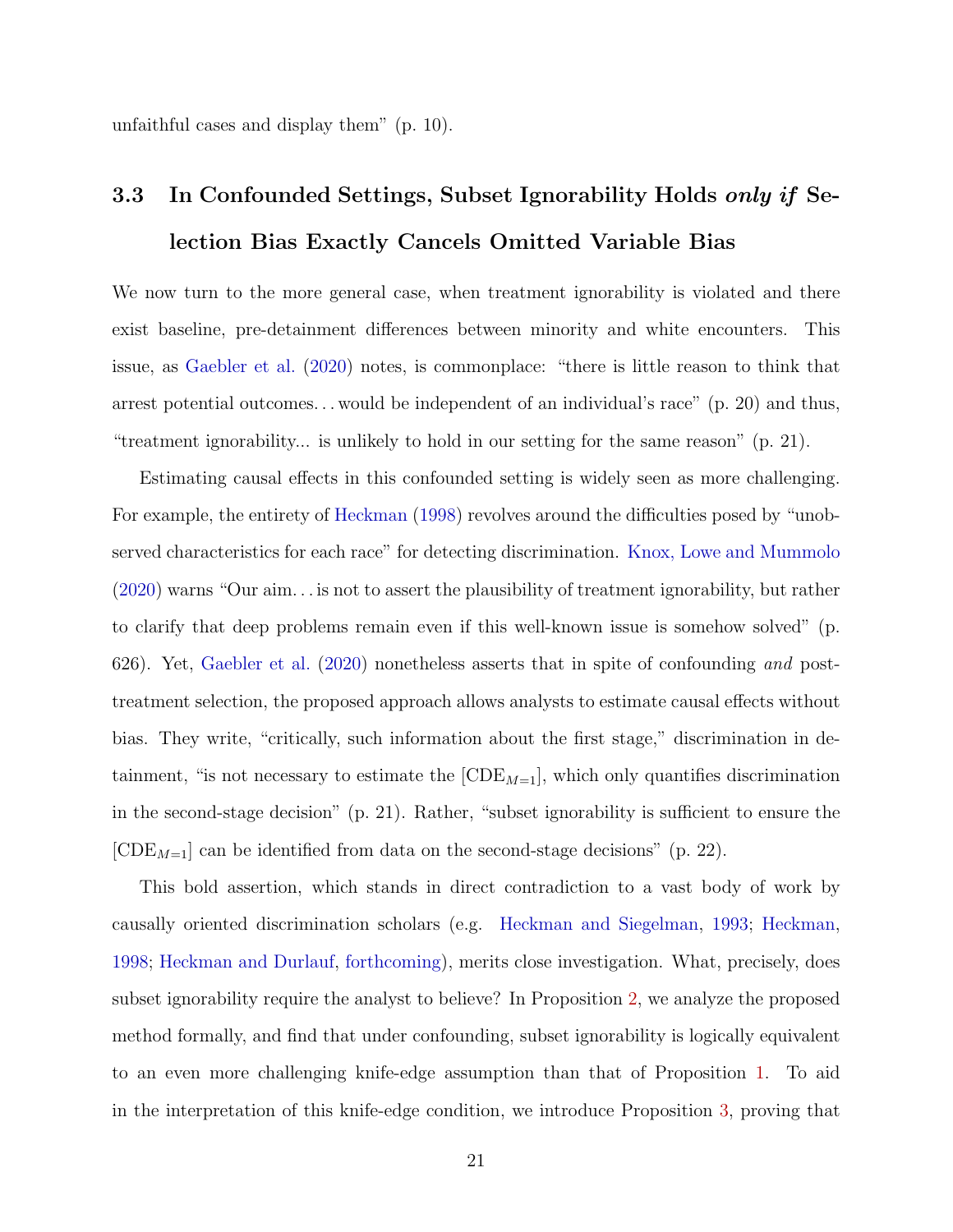subset ignorability will hold *only if* omitted variable bias (induced by confounding) is exactly cancelled out by selection bias (induced by post-treatment conditioning).

<span id="page-22-0"></span>**Proposition 2.** Without treatment ignorability, the subset ignorability assumption is satisfied if and only if the following knife-edge equality holds:

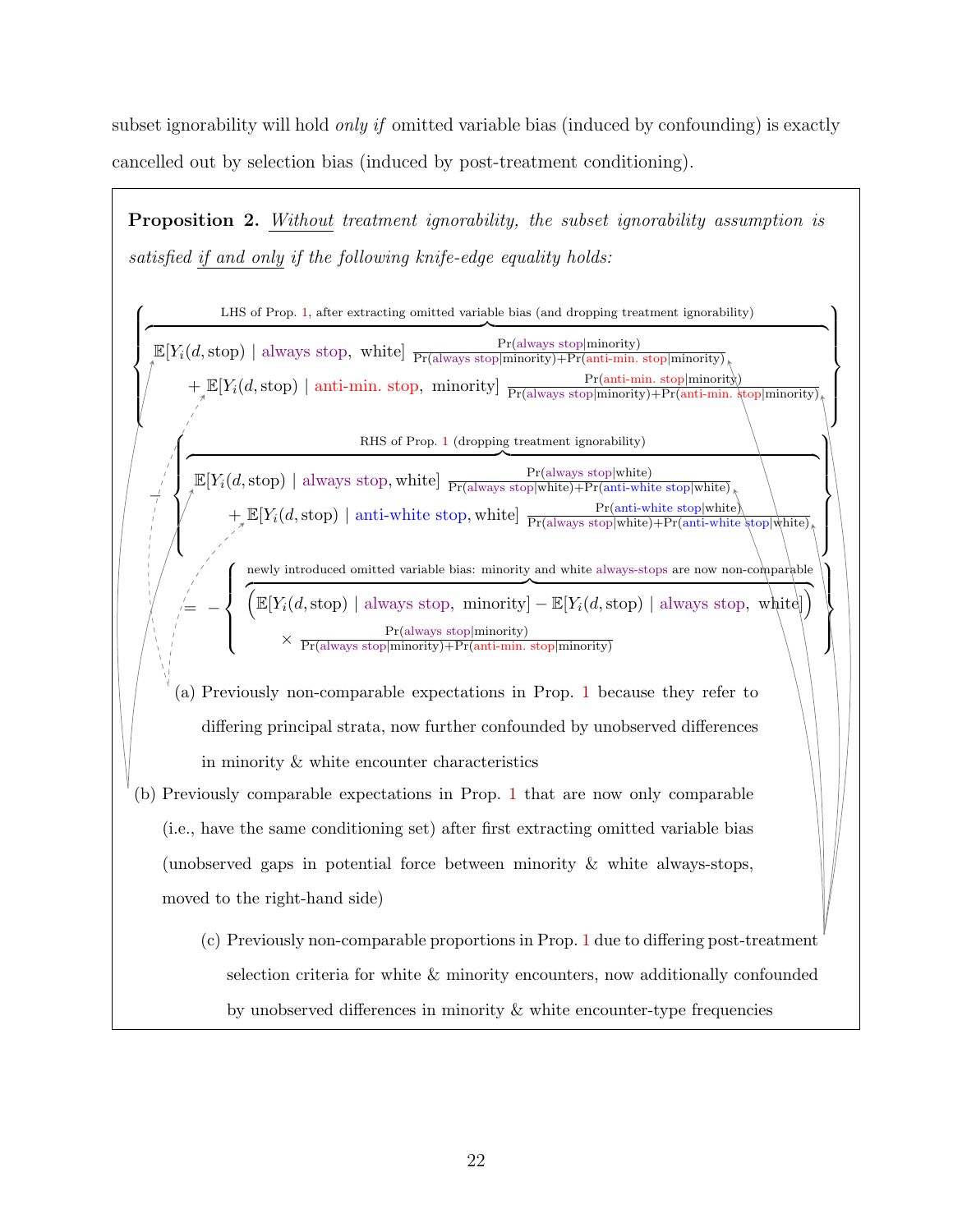<span id="page-23-0"></span>**Proposition 3.** The subset ignorability assumption is falsified unless post-treatment bias is precisely equal in magnitude and opposite in sign to omitted variable bias.

Discussion. Proposition [2](#page-22-0) requires the difference between the first two terms (closely resem-bling the terms in Proposition [1,](#page-13-0) relating to post-treatment selection) to be exactly equal in magnitude and opposite in sign to the third term (relating to differences in the nature of minority and white always stops). The key difference between Proposition [1](#page-13-0) and Proposition [2](#page-22-0) is that in the former, because treatment is as-if random, minority always-stop encounters ("assaults") are directly comparable to white "assaults." As a result, the third term is zero, and so the Proposition [1](#page-13-0) condition requires the first two terms to be identical to ensure that their difference is zero.

To see the roots of omitted variable bias more clearly, examine the following equality, which is logically equivalent to (merely an algebraic manipulation of) the following restatement of subset ignorability:  $\mathbb{E}[Y_i(d, 1) | D_i = 1, M_i(1) = 1] = \mathbb{E}[Y_i(d, 1) | D_i = 0, M_i(0) =$ 1].

| Pr(always stop minority)<br>$\mathbb{E}[Y_i(d,\text{stop})   \text{always stop}, \text{minority}].$<br>$\overline{Pr(always stop minority)} + Pr(anti-min. stop minority)}$                                                                                                                        |
|----------------------------------------------------------------------------------------------------------------------------------------------------------------------------------------------------------------------------------------------------------------------------------------------------|
| $+ \mathbb{E}[Y_i(d,\text{stop}) \mid \text{anti-min. stop, minority}] \frac{\Gamma\left(\text{uniform. stop-}{\text{prod}(\text{away stop} \text{minority})} + \Pr(\text{anti-min. stop} \text{minority})}{\Pr(\text{always stop} \text{minority}) + \Pr(\text{anti-min. stop} \text{minority})}$ |
| Pr(always stop white)<br>$= \mathbb{E}[Y_i(d,\text{stop})   \text{always stop}, \text{white}]$<br>$Pr(\text{always stop} white) + Pr(\text{anti-white stop} white)$                                                                                                                                |
| $Pr(anti-white stop white)$<br>$+ \mathbb{E}[Y_i(d,\text{stop}) \mid \text{anti-white stop}, \text{white} \frac{1}{\Pr(\text{always stop} \text{white})+\Pr(\text{anti-white stop} \text{white stop})}$                                                                                            |

This statement is equivalent to Proposition [1](#page-13-0) after dropping treatment ignorability. Above, the two terms marked with braces are non-comparable due to confounding: omitted variables mean that white and minority "assault" (always-stop) encounters have different average potential outcomes. To render them comparable, we must first account for the difference in baselines,  $\mathbb{E}[Y_i(d,\text{stop})]$  always stop, minority] –  $\mathbb{E}[Y_i(d,\text{stop})]$  always stop, white. after extracting this term (forming the right-hand side of Proposition [2,](#page-22-0) the source of the omitted variable bias characterized in Proposition [3\)](#page-23-0) will the resulting terms, marked (b) in the proposition, refer to comparable groups as before. The remaining left-hand side closely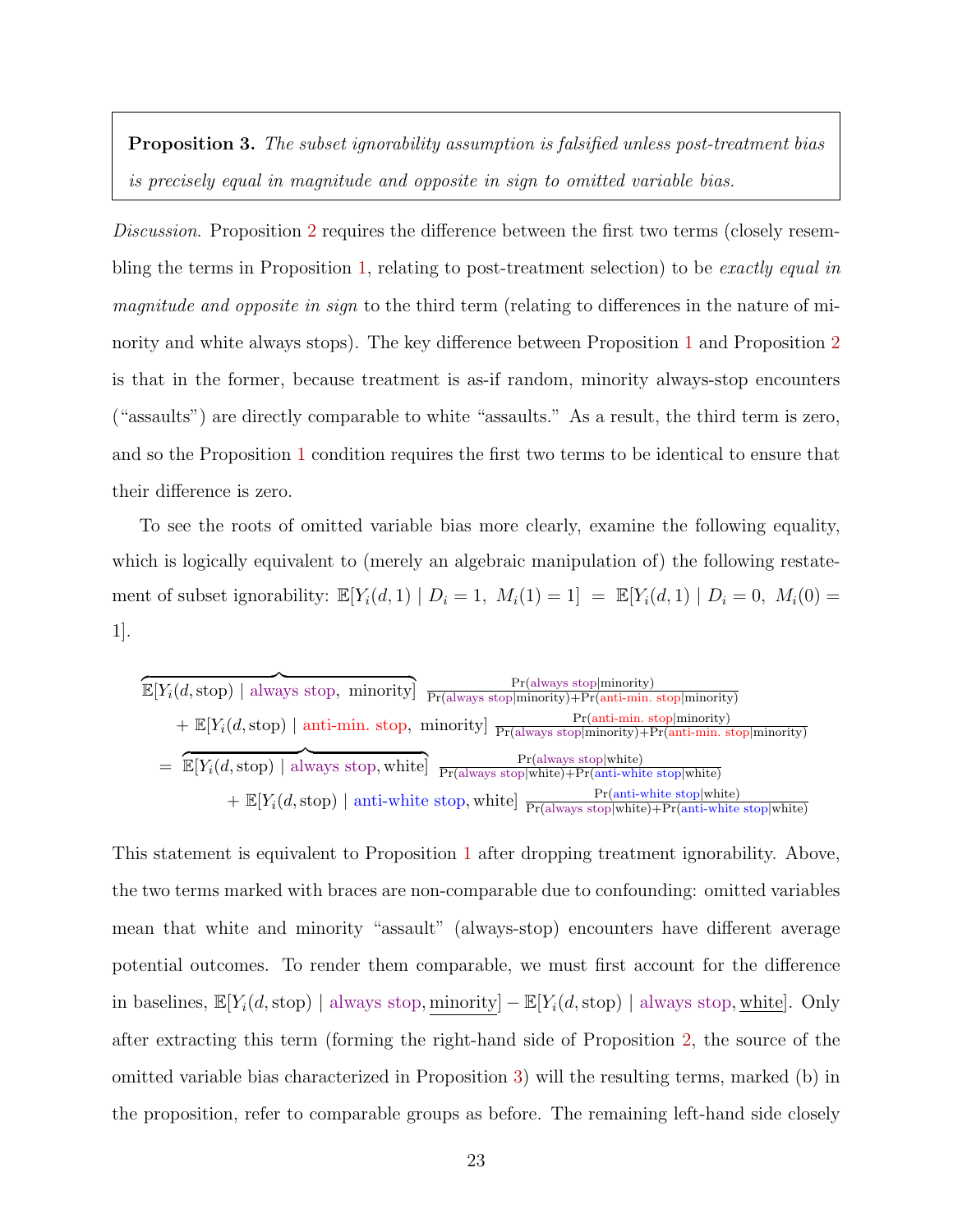resembles Proposition [1,](#page-13-0) but with two additional complications. First, in as-if-experimental conditions, analysts could at least deduce that "jaywalking" type encounters were equally common in minority and white encounters, if not in the selected dataset observed by analysts. Without treatment ignorability, however, white encounters may involve differing amounts of "jaywalking," "assault," etc. (i.e., different allocations to principal strata). The affected terms in Proposition [2](#page-22-0) are marked (c). And second, in as-if-experimental conditions, analysts using selected data are comparing generic "jaywalking" encounters to, e.g. generic "assault" encounters. These groups were *already* non-comparable due to potentially vast differences between principal strata. Without treatment ignorability, however, analysts must now defend an even more specific knife-edge assumption about the peculiar white "assault" encounters and how these relate to peculiar minority "jaywalking" encounters. These terms are marked (a).

The proof of Proposition [2,](#page-22-0) which consists of two algebraic manipulations, is straightforward; interested readers are referred to footnote [10](#page-34-0) of Appendix [A.](#page-32-0) Proposition [3](#page-23-0) clarifies the interpretation of Proposition [2](#page-22-0) further, providing a decomposition of total bias into post-treatment bias (PTB) and a remainder that we show is easily interpretable as omitted variable bias (OVB). We then show that the subset ignorability assumption implicitly requires analysts to also assume  $PTB = -OVB$ ; if  $PTB \neq -OVB$ , then subset ignorability is guaranteed to be false. However, we caution that when treatment is confounded, the subset ignorability assumption is even stronger than this "accidental cancellation of bias" assumption. Even if analysts could somehow identify cases where omitted-variable bias happened to perfectly cancel out post-treatment bias, this would not be sufficient to guarantee the subset ignorability assumption holds. The proof of Proposition [3](#page-23-0) is given in Appendix [B.](#page-35-0)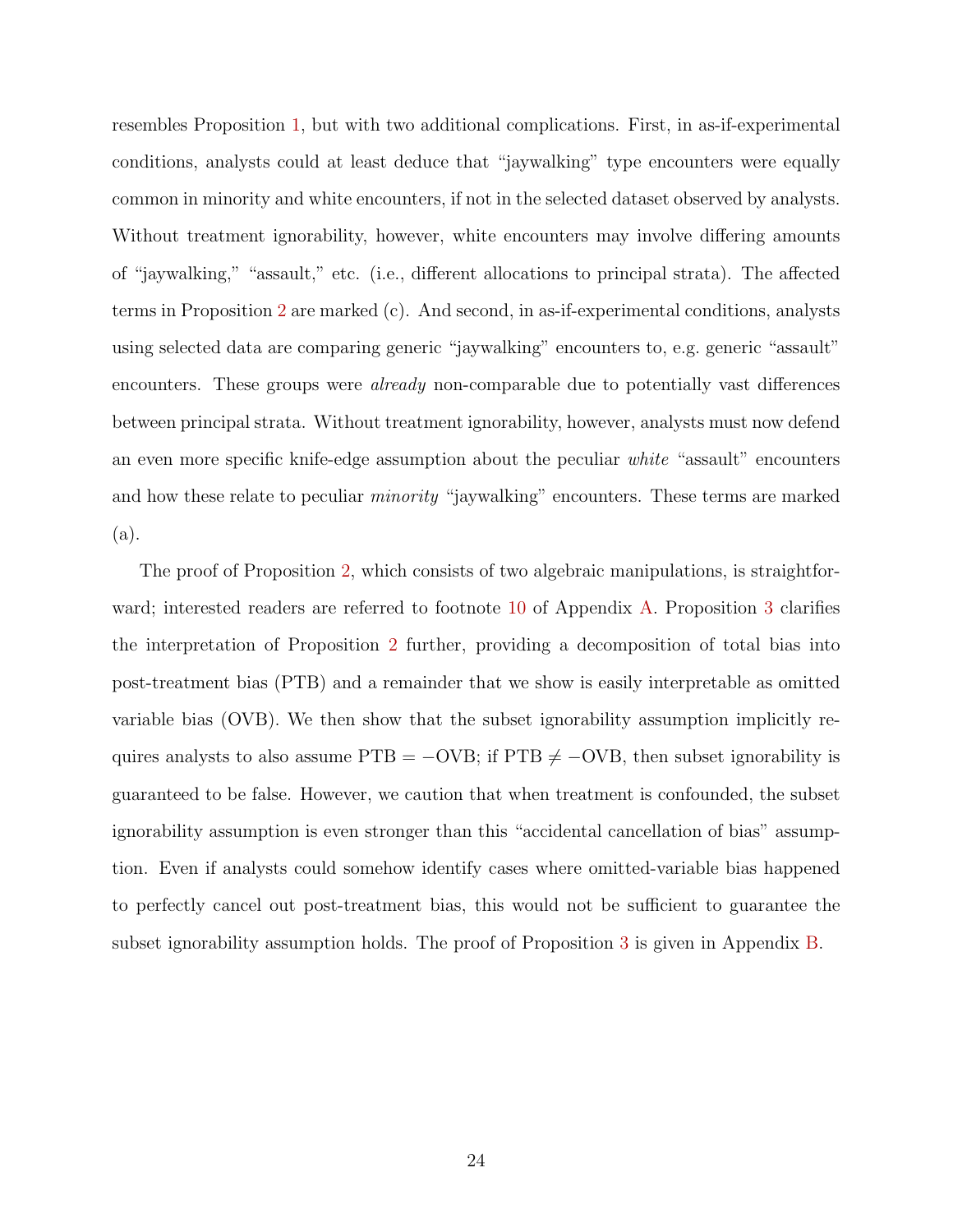### 4 Discussion

The use of traditional regression-based approaches to study discrimination in policing remains widespread. For decades, researchers have applied these workhorse techniques to police administrative datasets, drawing conclusions about patterns of police behavior that in turn form the basis of real-world reform recommendations—which are increasingly relied upon as policy-makers seek opportunities for meaningful change. The recent formalization of the key identifying assumption undergirding this common approach, subset ignorability, offers an opportunity to rigorously assess the reliability of this literature. In examining the statistical underpinnings of this work, our formal analysis reveals that much of this literature rests on implicit, difficult-to-defend assumptions about exact balancing between the disparate types of minority and white encounters that appear in police data. We show that serious issues arise when analysts ignore the process by which police-civilian encounters result in detainment and subsequent police actions, like officers' use of force. The core problem is that discrimination in detainment can lead to minority stops in scenarios where white civilians would be allowed to pass without comment—and vice versa, to the extent that anti-white discrimination exists in detainment. This non-comparability of minority and white detainment records produces potentially large statistical bias, except in highly implausible just-so scenarios that analysts cannot verify.

The study of racial bias in policing faces severe challenges even beyond those examined here. In addition to the inherently selective nature of detainment records, the nature of police reports also means that analysts also only see a temporally limited slice of policecivilian encounters: the portion beginning with actions triggering a reporting requirement. Because racial bias may well influence officers' decisions in both dimensions, as well as the accuracy of their reporting, analysts must not only contend with the formidable obstacle of omitted variable bias, but also with vast additional obstacles presented by various forms of post-treatment selection, mismeasurement, and purposeful misrepresentation or fabrication [\(Lee et al.,](#page-28-7) [2017;](#page-28-7) [Friberg et al.,](#page-27-7) [2019;](#page-27-7) [Gay,](#page-27-8) [2020\)](#page-27-8).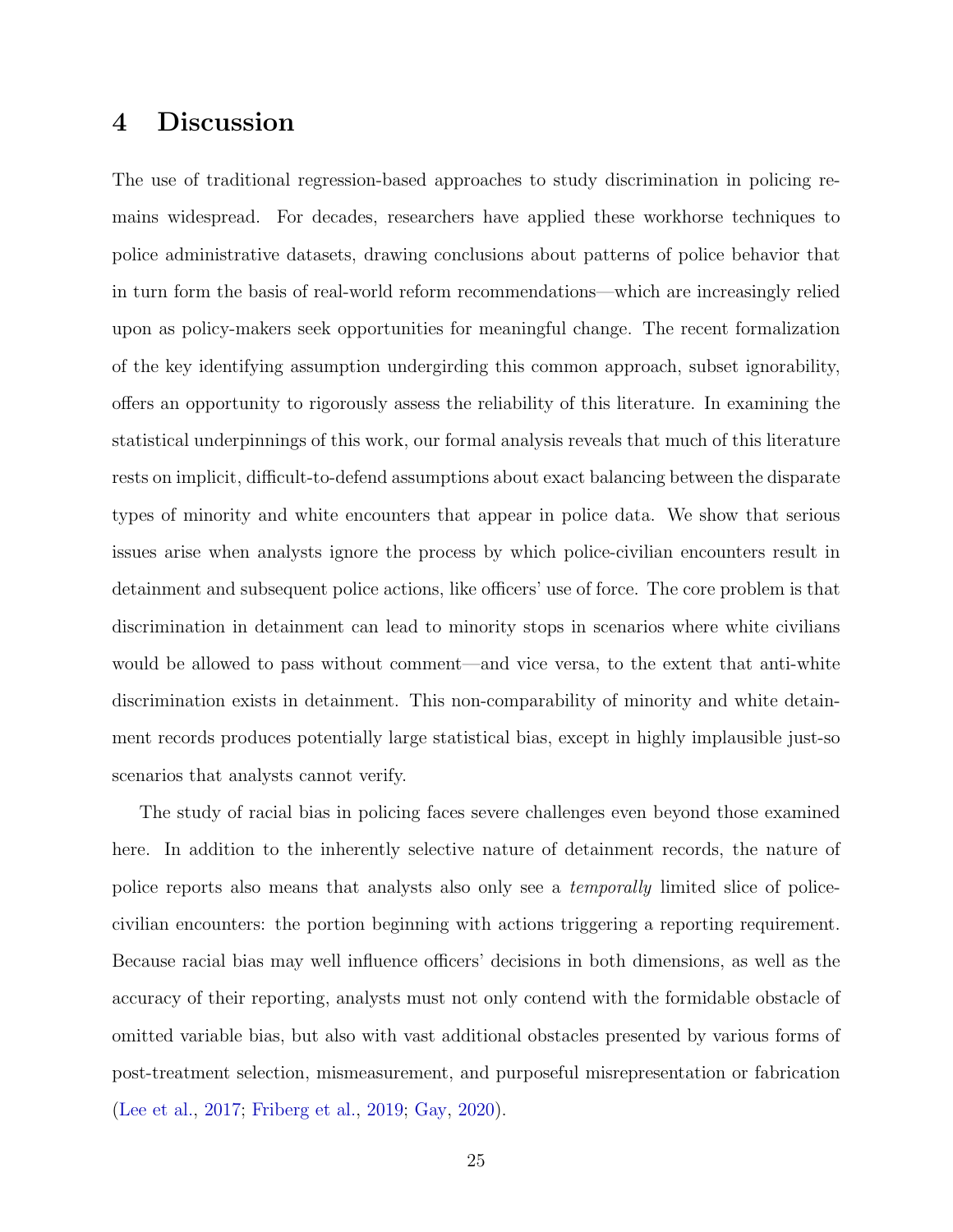Despite the familiarity of these issues to methodologists and causal inference scholars, applied discrimination researchers have only recently begun to tackle them in earnest. In addition to the bounding approach offered in [Knox, Lowe and Mummolo](#page-28-0) [\(2020\)](#page-28-0), recent work by [Zhao et al.](#page-30-1) [\(2020\)](#page-30-1) thoroughly examines a range of discrimination estimands and shows it may be difficult to extrapolate from the  $\text{ATE}_{M=1}$  and  $\text{ATT}_{M=1}$  to the ATE. To address this issue, it develops an approach to estimate causal risk ratios that sidestep problems relating to the unknown magnitude of  $Pr(M_i = 1)$ . But much work still opts to ignore these challenges. If researchers are to uncover an honest portrait of racial bias in policing, the implausible assumptions underlying vast swaths of the literature must be abandoned. Policing data is generated via a complex, multi-stage process that raises unusual threats to causal inference. Given this indisputable property, science is better served by cautious bounding approaches that acknowledge the limitations of police data, or develop careful research designs to avoid these sources of statistical bias from the start. This will require continued innovation in statistical analysis and data collection. While daunting, these challenges are not insurmountable. But simply ignoring them for the sake of expediency will only serve to distort estimates of the severity of this pressing social problem.

## References

- <span id="page-26-2"></span>Angrist, Joshua D., Guido W. Imbens and Donald B. Rubin. 1996. "Identification of Causal Effects Using Instrumental Variables." Journal of the American Statistical Association 91(434):444–455.
- <span id="page-26-0"></span>Elwert, Felix and Christopher Winship. 2014. "Endogenous Selection Bias: The Problem of Conditioning on a Collider Variable." The Annual Review of Sociology 40:31–53.
- <span id="page-26-1"></span>Engel, Robin Shepard, James J. Sobol and Robert E. Worden. 2000. "Further exploration of the demeanor hypothesis: The interaction effects of suspects' characteristics and demeanor on police behavior." Justice Quarterly 17(2):235–258.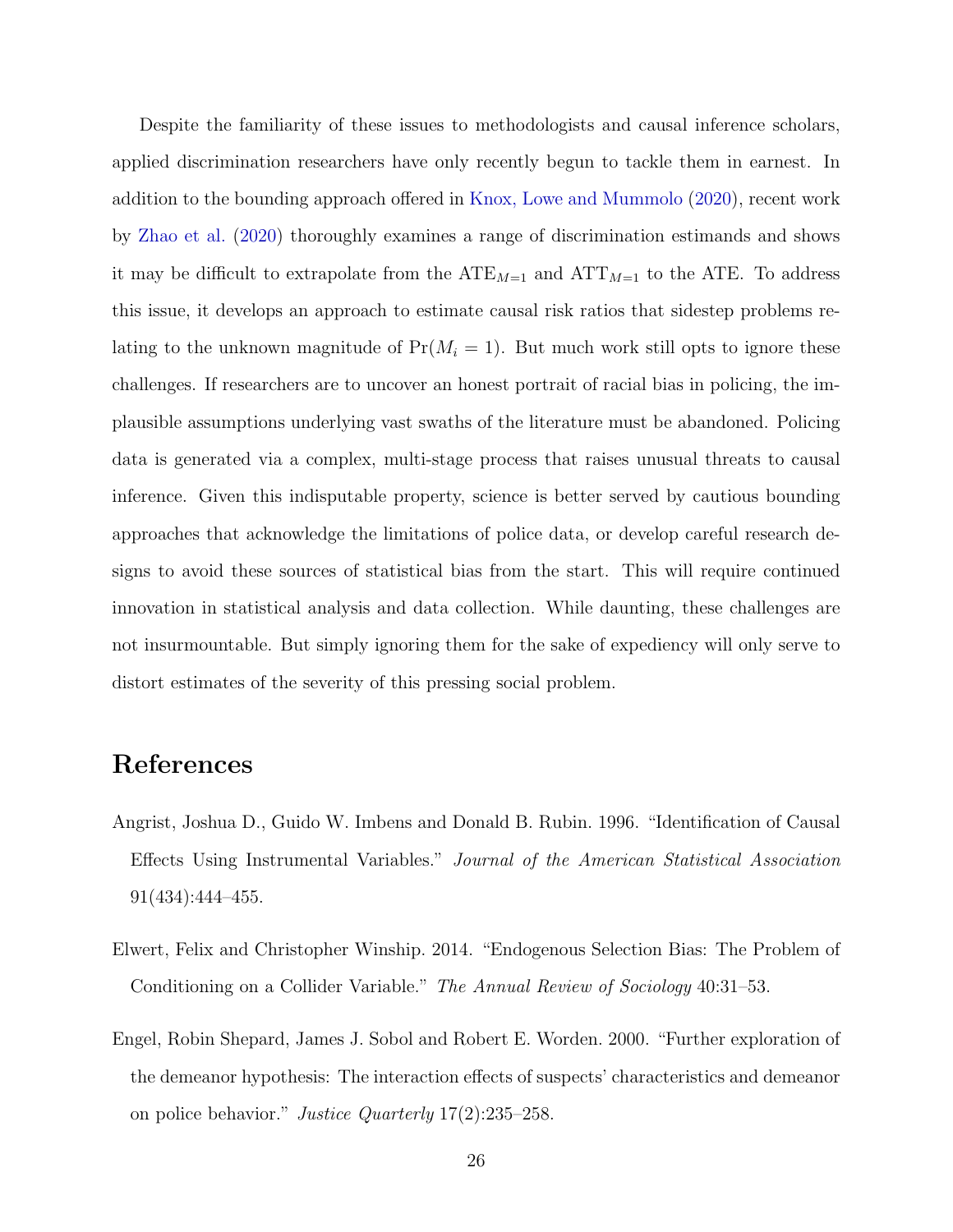- <span id="page-27-6"></span>Frangakis, Constantine E. and Donald B. Rubin. 2002. "Principal stratification in causal inference." Biometrics 58(1):21–29.
- <span id="page-27-7"></span>Friberg, Ben, David Barer, Rachel Garza, Josh Hinkle, Robert Sims, Calily Bien, Patrick Tolbert and Chad Cross. 2019. "Texas troopers ticketing Hispanic drivers as white."  $kxan$ . [https://www.kxan.com/investigations/](https://www.kxan.com/investigations/texas-troopers-ticketing-hispanic-drivers-as-white/) [texas-troopers-ticketing-hispanic-drivers-as-white/](https://www.kxan.com/investigations/texas-troopers-ticketing-hispanic-drivers-as-white/).
- <span id="page-27-2"></span>Fryer, Roland G. 2019. "An Empirical Analysis of Racial Differences in Police Use of Force." Journal of Political Economy 127(3):1210–1261.
- <span id="page-27-3"></span>Gaebler, Johann, William Cai, Guillaume Basse, Ravi Shroff, Sharad Goel and Jennifer Hill. 2020. "Deconstructing Claims of Post-Treatment Bias in Observational Studies of Discrimination." <https://arxiv.org/abs/2006.12460>.
- <span id="page-27-8"></span>Gay, Mara. 2020. "Why Was a Grim Report on Police-Involved Deaths Never Released? A review shows that the number of people killed by police activity in New York is more than twice what has been reported." The New York Times . [https://www.nytimes.com/](https://www.nytimes.com/2020/06/19/opinion/police-involved-deaths-new-york-city.html) [2020/06/19/opinion/police-involved-deaths-new-york-city.html](https://www.nytimes.com/2020/06/19/opinion/police-involved-deaths-new-york-city.html).
- <span id="page-27-1"></span>Greenland, Sander. 2014. "Quantifying biases in causal models: classical confounding vs collider-stratification bias." Epidemiology 14(3):300–306.
- <span id="page-27-0"></span>Heckman, James J. 1977. "Sample selection bias as a specification error (with an application to the estimation of labor supply functions)." NBER Working Paper (No. 172).
- <span id="page-27-5"></span>Heckman, James J. 1998. "Detecting Discrimination." Journal of Economic Perspectives  $12(2):101-116.$
- <span id="page-27-4"></span>Heckman, James J. and Peter Siegelman. 1993. *Clear and Convincing Evidence*. Washington, DC: Urban Institute Press chapter The Urban Institute Audit Studies: Their Methods and Findings.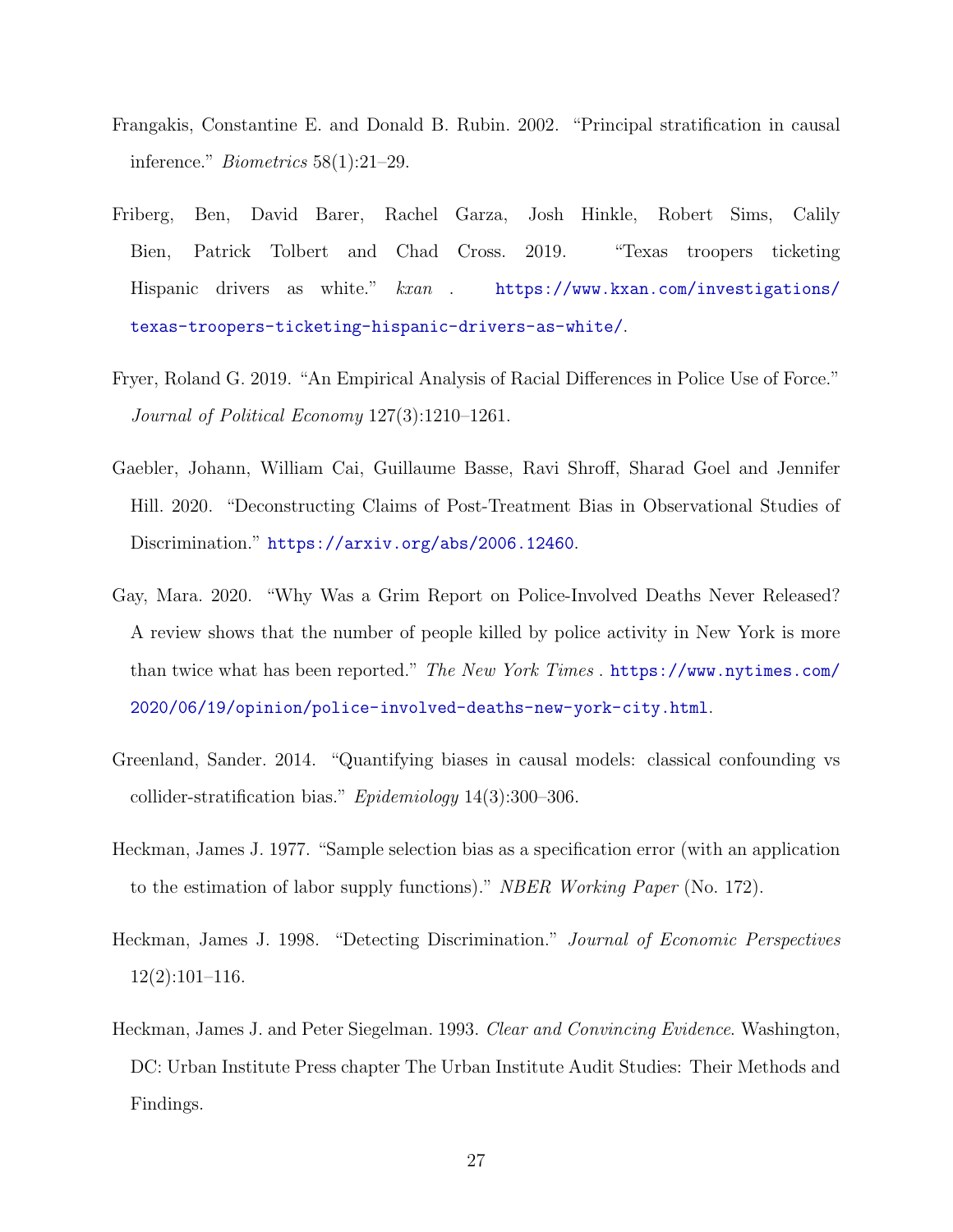- <span id="page-28-1"></span>Heckman, James J. and Steven N. Durlauf. forthcoming. "Comment on "An Empirical Analysis of Racial Differences in Police Use of Force" by Roland G. Fryer Jr." Journal of Political Economy .
- <span id="page-28-0"></span>Knox, Dean, Will Lowe and Jonathan Mummolo. 2020. "Administrative Records Mask Racially Biased Policing." American Political Science Review . [https:](https://www.cambridge.org/core/journals/american-political-science-review/article/administrative-records-mask-racially-biased-policing/66BC0F9998543868BB20F241796B79B8) [//www.cambridge.org/core/journals/american-political-science-review/](https://www.cambridge.org/core/journals/american-political-science-review/article/administrative-records-mask-racially-biased-policing/66BC0F9998543868BB20F241796B79B8) [article/administrative-records-mask-racially-biased-policing/](https://www.cambridge.org/core/journals/american-political-science-review/article/administrative-records-mask-racially-biased-policing/66BC0F9998543868BB20F241796B79B8) [66BC0F9998543868BB20F241796B79B8](https://www.cambridge.org/core/journals/american-political-science-review/article/administrative-records-mask-racially-biased-policing/66BC0F9998543868BB20F241796B79B8).
- <span id="page-28-7"></span>Lee, Christopher T., Mary Huynh, Paulina Zheng, Alejandro Castro III, Francia Noel, Darlene Kelley, Jennifer Norton, Catherine Stayton and Gretchen Van Wye. 2017. Enumeration and classification of law enforcement-related deaths — New York City, 2010–2015. Technical report New York City Dept. of Health Maryland: . [https://www1.nyc.gov/](https://www1.nyc.gov/assets/doh/downloads/pdf/about/law-enforcement-deaths.pdf) [assets/doh/downloads/pdf/about/law-enforcement-deaths.pdf](https://www1.nyc.gov/assets/doh/downloads/pdf/about/law-enforcement-deaths.pdf).
- <span id="page-28-2"></span>Lundman, Richard J. 1994. "Demeanor or crime? The Midwest City police-citizen encounters study." Criminology 32(4):631–656.
- <span id="page-28-3"></span>Lundman, Richard J. 1996. "Demeanor and arrest: Additional evidence from previously unpublished data." Journal of Research in Crime and Delinquency 33(3):306–323.
- <span id="page-28-6"></span>Meek, Christopher. 1995. Strong completeness and faithfulness in Bayesian networks. In Proceedings of the Eleventh Conference on Uncertainty in AI, ed. P. Besnard and S. Hanks. Morgan Kaufmann pp. 411–418.
- <span id="page-28-4"></span>Novak, Kenneth J., Robert A. Brown and James Frank. 2005. "Police-citizen encounters and field citations." Policing: An International Journal of Police Strategies  $\mathcal{B}$  Management pp. 234–249.
- <span id="page-28-5"></span>Pearl, Judea. 1993. "Graphical Models, Causality and Intervention." Statistical Science 8(3):266–269.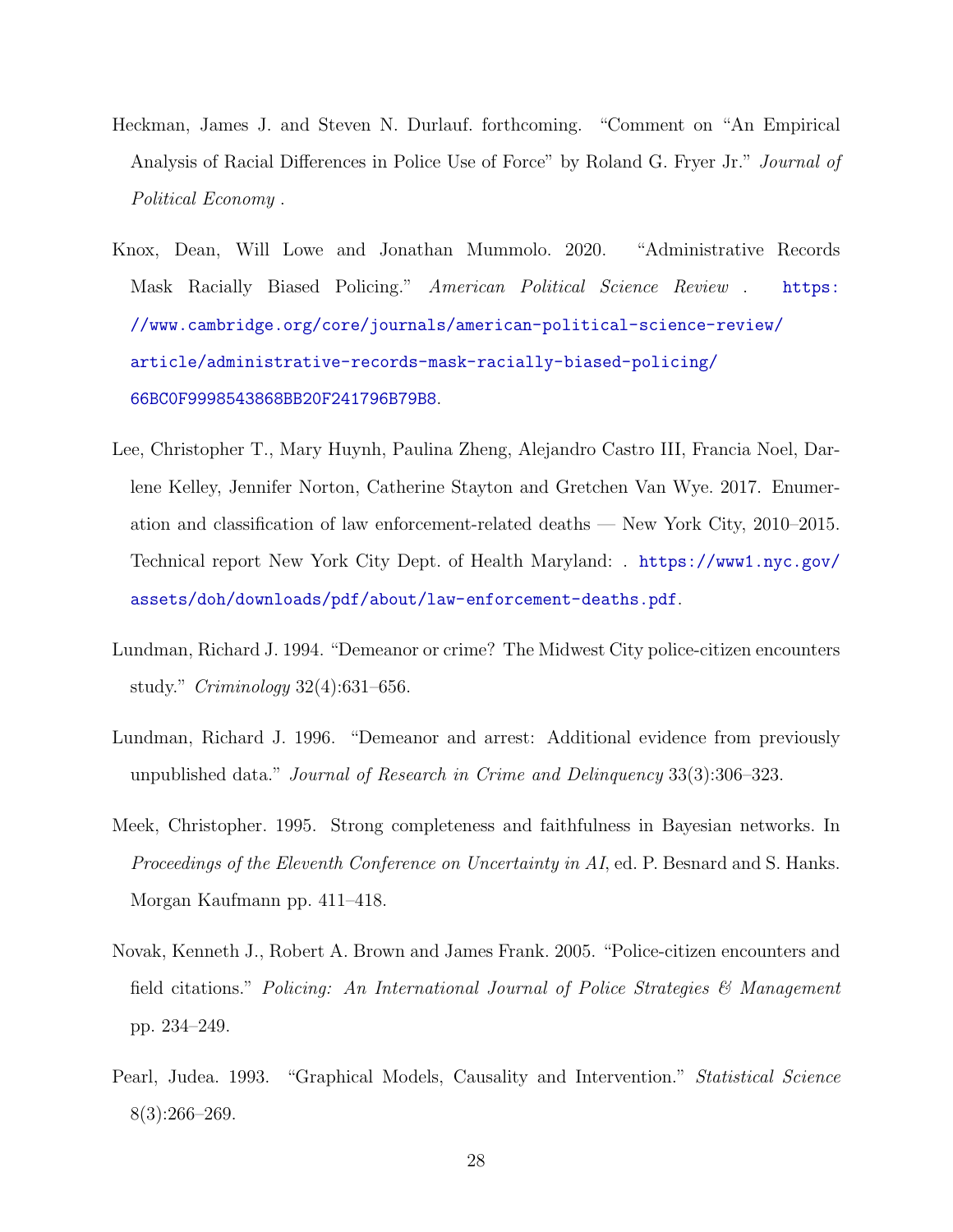<span id="page-29-7"></span>Pearl, Judea. 2000. Causality. Cambridge University Press.

- <span id="page-29-5"></span>Robins, James M., Richard Scheines, Peter Spirtes and Larry Wasserman. 2003. "Uniform Consistency in Causal Inference." Biometrika 90(3):491–515. URL: http://www.jstor.org/stable/30042062
- <span id="page-29-0"></span>Rosenbaum, Paul R. 1984. "The Consequences of Adjustment for a Concomitant Variable That Has Been Affected by the Treatment." Journal of the Royal Statistical Society 147(5):656–666.
- <span id="page-29-8"></span>Rubin, Donald B. 1974. "Estimating causal effects of treatments in randomized and nonrandomized studies." *Journal of Educational Psychology* 66(5):688–701.
- <span id="page-29-3"></span>Schafer, Joseph A., David L. Carter, Andra J. Katz-Bannister, and William M. Wells. 2006. "Decision making in traffic stop encounters: A multivariate analysis of police behavior." Police Quarterly 9(2):184–209.
- <span id="page-29-9"></span>Scheines, Richard. 1997. Causality in Crisis? University of Notre Dame Press chapter An Introduction to Causal Inference.
- <span id="page-29-1"></span>Smith, Douglas A., Christy A. Visher, and Laura A. Davidson. 1984. "Equity and discretionary justice: The influence of race on police arrest decisions." J. Crim. L. & Criminology 75(1).
- <span id="page-29-2"></span>Spano, Richard. 2003. "Concerns about safety, observer sex, and the decision to arrest: evidence of reactivity in a large-scale observational study of police." Criminology 41(3):909– 932.
- <span id="page-29-6"></span>Spirtes, Peter, Clark Glymour and Richard Scheines. 1993. Causation, Prediction and Search. Springer-Verlag.
- <span id="page-29-4"></span>Tillyer, R. and R.S. Engel. 2013. "The impact of drivers' race, gender, and age during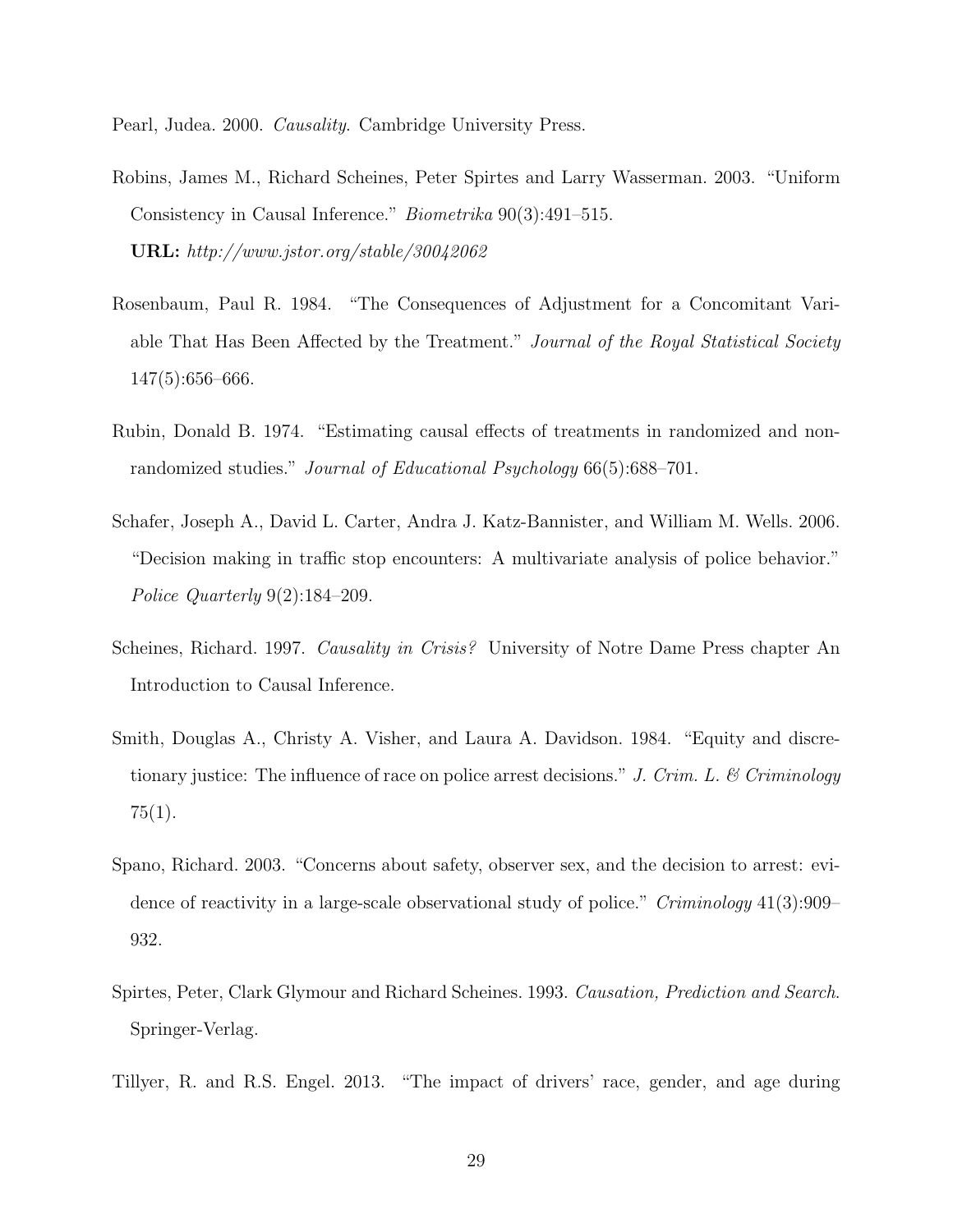traffic stops: Assessing interaction terms and the social conditioning model." Crime  $\mathcal C$ Delinquency 59(3):369–395.

- <span id="page-30-0"></span>West, Jeremy. 2018. "Racial Bias in Police Investigations.". Working Paper [https://](https://people.ucsc.edu/~jwest1/articles/West_RacialBiasPolice.pdf) [people.ucsc.edu/~jwest1/articles/West\\_RacialBiasPolice.pdf](https://people.ucsc.edu/~jwest1/articles/West_RacialBiasPolice.pdf).
- <span id="page-30-1"></span>Zhao, Qingyuan, Luke J Keele, Dylan S Small and Marshall M Joffe. 2020. "A note on post-treatment selection in studying racially biased policing." [https://arxiv.org/abs/](https://arxiv.org/abs/2009.04832) [2009.04832](https://arxiv.org/abs/2009.04832).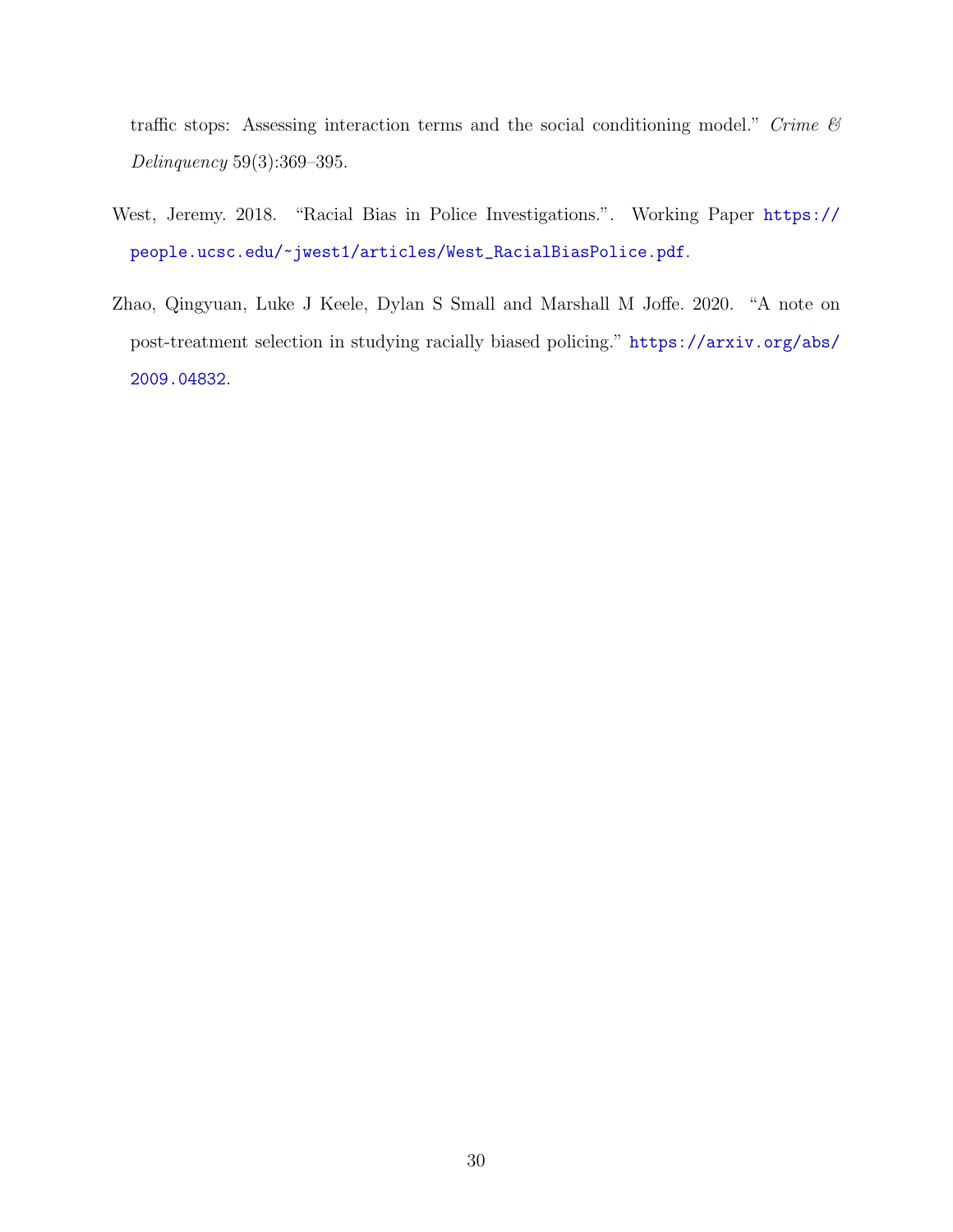# Supplementary Information

## Table of Contents

[A Detailed Proofs of Propositions 1 & 2](#page-32-0) 1 [B Proof that Subset Ignorability Can Only Hold if Post-treatment Bias](#page-35-0) [is Equal in Magnitude and Opposite in Sign to Omitted Variable Bias](#page-35-0) 4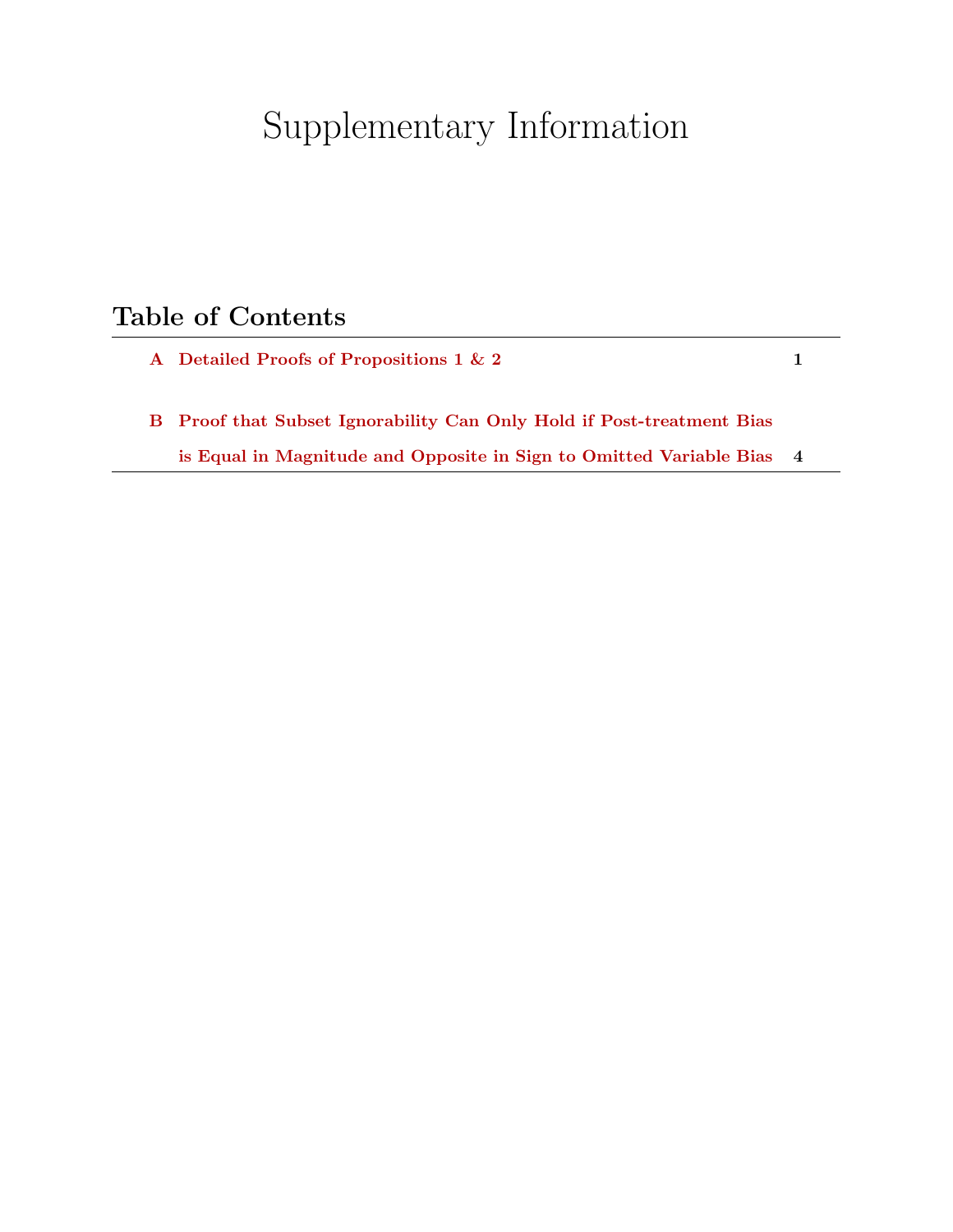#### <span id="page-32-0"></span>A Detailed Proofs of Propositions 1 & 2

Our proof of the naïve estimator's bias for the  $CDE_{M=1}$  builds on Appendix A.3 of [Knox,](#page-28-0) [Lowe and Mummolo](#page-28-0) [\(2020\)](#page-28-0). In our running analogy between selection bias and omitted variable bias, the derivation below is analogous to the general omitted-variable-bias formula of Section [3.2,](#page-19-0)  $\frac{\gamma_{(1)}\alpha_{(1)}}{2\alpha^2+\alpha^2}$  $\frac{\gamma_{(1)}\alpha_{(1)}}{\alpha_{(1)}^2+\alpha_{(2)}^2+1}+\frac{\gamma_{(2)}\alpha_{(2)}}{\alpha_{(1)}^2+\alpha_{(2)}^2}$  $\frac{\gamma_{(2)}\alpha_{(2)}}{\alpha_{(1)}^2+\alpha_{(2)}^2+1}$ . In as-if experimental settings, invoking subset ignorability is equivalent to assuming that there exists no selection bias, i.e. that the naïve regression recovers the  $CDE_{M=1}$ . The direct analogy in Section [3.2](#page-19-0) would be the assumption that a regression of  $Y_i$  on  $X_i$  will recover the causal quantity of interest,  $\beta$ —i.e., that there is no omitted variable bias. Though this "no-omitted-variable-bias assumption" is compact and easy to state, formally deriving the logical implications reveals its implausibility. For there to be no omitted variable bias in the presence of these unmeasured confounders, it must be precisely true that  $\gamma_{(1)}\alpha_{(1)} = -\gamma_{(2)}\alpha_{(2)}$ , a condition that only holds along an infinitesimally narrow region in the model space of all possible  $\gamma_{(1)}$ ,  $\alpha_{(1)}$ ,  $\gamma_{(2)}$ , and  $\alpha_{(2)}$  values. If these parameters were randomly drawn from any smooth distribution, there would be zero probability of the no-omitted-variable-bias assumption holding.

This implausible condition is directly analogous to the knife-edge balancing condition presented in Proposition [1,](#page-13-0) the logical implication of the subset ignorability assumption. Much like the  $\gamma_{(1)}\alpha_{(1)} = -\gamma_{(2)}\alpha_{(2)}$  $\gamma_{(1)}\alpha_{(1)} = -\gamma_{(2)}\alpha_{(2)}$  $\gamma_{(1)}\alpha_{(1)} = -\gamma_{(2)}\alpha_{(2)}$  condition, the Proposition 1 conditions are merely a special case that follows from the more general bias derivation. We now reexamine that derivation in depth.

We follow Appendix A.3 of [Knox, Lowe and Mummolo](#page-28-0) [\(2020\)](#page-28-0), which derives the bias of the naïve estimator when targeting the  $CDE_{M=1,x}$ , the conditional analog of the  $CDE_{M=1}$  for the subset of encounters with  $X_i = x$ . (For clarity of exposition, we will implicitly condition on  $X_i = x$  throughout.) The paper states, "The derivation is almost identical to that of the  $ATE_{M=1,x}$  [Appendix A.1], differing only in that all individuals are held at  $M_i = 1$  instead of... vary [ing] with civilian race,  $M_i(D_i)$ ."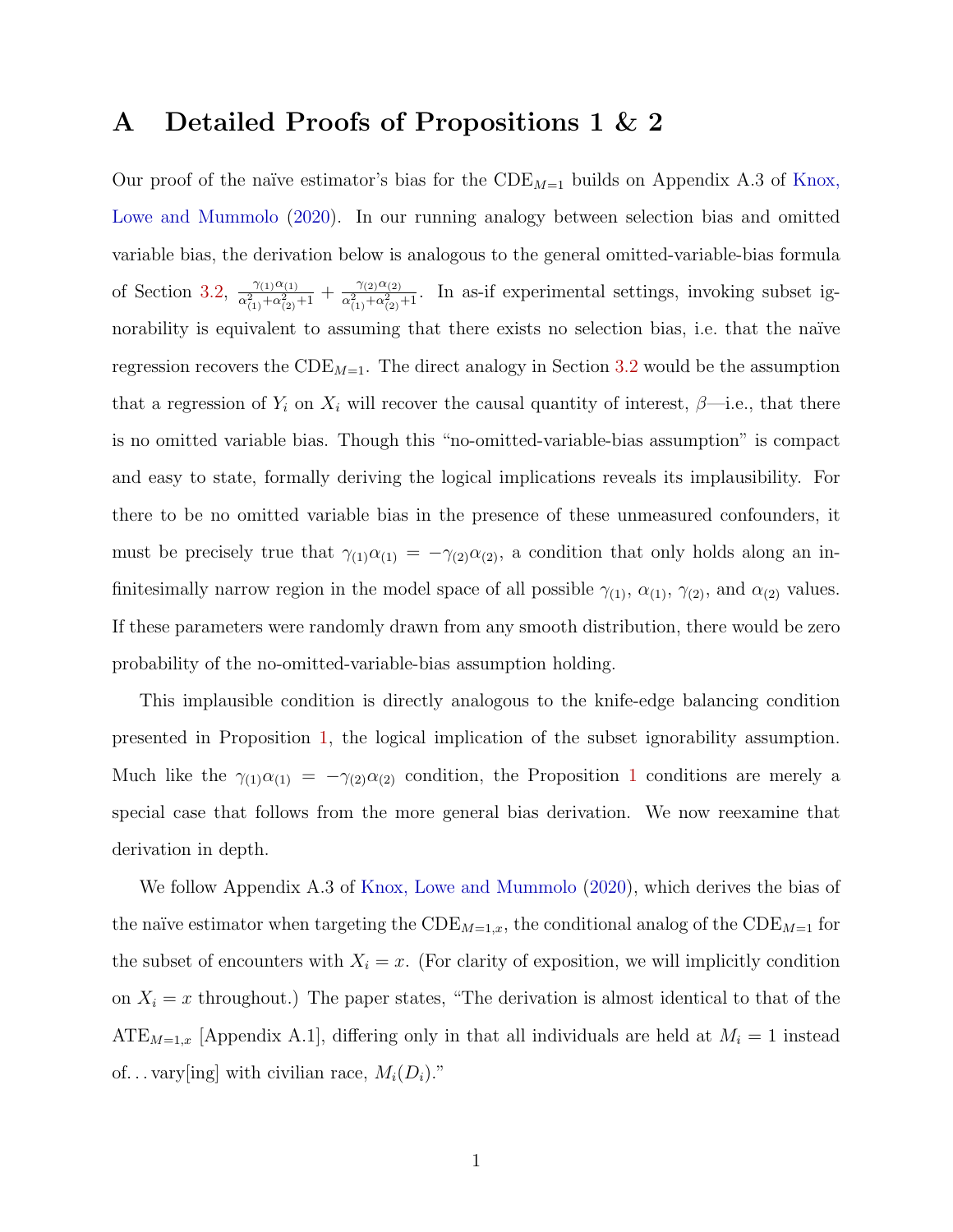Literally,

$$
\mathbb{E}[\hat{\Delta}] - \text{CDE}_{M=1} =
$$
\n
$$
\mathbb{E}[Y_i(1,1)|D_i = 1, M_i(1) = 1, M_i(0) = 1]
$$
\n
$$
\Pr(M_i(0) = 1|D_i = 1, M_i(D_i) = 1)\Pr(D_i = 0|M_i(D_i) = 1)
$$
\n
$$
+ \mathbb{E}[Y_i(1,1)|D_i = 1, M_i(1) = 1, M_i(0) = 0]
$$
\n
$$
\Pr(M_i(0) = 0|D_i = 1, M_i(D_i) = 1)\Pr(D_i = 0|M_i(D_i) = 1)
$$
\n
$$
- \mathbb{E}[Y_i(1,1)|D_i = 0, M_i(1) = 1, M_i(0) = 1]
$$
\n
$$
\Pr(M_i(1) = 1|D_i = 0, M_i(D_i) = 1)\Pr(D_i = 0|M_i(D_i) = 1)
$$
\n
$$
- \mathbb{E}[Y_i(1,1)|D_i = 0, M_i(1) = 0, M_i(0) = 1]
$$
\n
$$
\Pr(M_i(1) = 0|D_i = 0, M_i(D_i) = 1)\Pr(D_i = 0|M_i(D_i) = 1)
$$
\n
$$
- \mathbb{E}[Y_i(0,1)|D_i = 0, M_i(1) = 1, M_i(0) = 1]
$$
\n
$$
\Pr(M_i(1) = 1|D_i = 0, M_i(D_i) = 1)\Pr(D_i = 1|M_i(D_i) = 1)
$$
\n
$$
- \mathbb{E}[Y_i(0,1)|D_i = 0, M_i(1) = 0, M_i(0) = 1]
$$
\n
$$
\Pr(M_i(1) = 0|D_i = 0, M_i(D_i) = 1)\Pr(D_i = 1|M_i(D_i) = 1)
$$
\n
$$
+ \mathbb{E}[Y_i(0,1)|D_i = 1, M_i(1) = 1, M_i(0) = 1]
$$
\n
$$
\Pr(M_i(0) = 1|D_i = 1, M_i(D_i) = 1)\Pr(D_i = 1|M_i(D_i) = 1)
$$
\n
$$
+ \mathbb{E}[Y_i(0,1)|D_i = 1, M_i(1) = 1, M_i(D_i) = 1)\Pr(D_i = 1|M_i(D_i) = 1)
$$

per [Knox, Lowe and Mummolo](#page-28-0) [\(2020\)](#page-28-0) Appendix pp. 1–2 and p. 6. It immediately follows that (i) the knife-edge condition of Proposition [2](#page-22-0) achieves unbiasedness in general, and (ii) the knife-edge condition of Proposition [1](#page-13-0) achieves unbiasedness if treatment ignorability is satisfied. To verify, observe that the first four terms are proportional to

$$
\alpha \propto \mathbb{E}[Y_i(1,1)|D_i = 1, M_i(1) = 1, M_i(0) = 1] \Pr(M_i(0) = 1|D_i = 1, M_i(1) = 1)
$$
  
+ 
$$
\mathbb{E}[Y_i(1,1)|D_i = 1, M_i(1) = 1, M_i(0) = 0] \Pr(M_i(0) = 0|D_i = 1, M_i(1) = 1)
$$
  
- 
$$
\mathbb{E}[Y_i(1,1)|D_i = 0, M_i(1) = 1, M_i(0) = 1] \Pr(M_i(1) = 1|D_i = 0, M_i(0) = 1)
$$
  
- 
$$
\mathbb{E}[Y_i(1,1)|D_i = 0, M_i(1) = 0, M_i(0) = 1] \Pr(M_i(1) = 0|D_i = 0, M_i(0) = 1).
$$
 (3)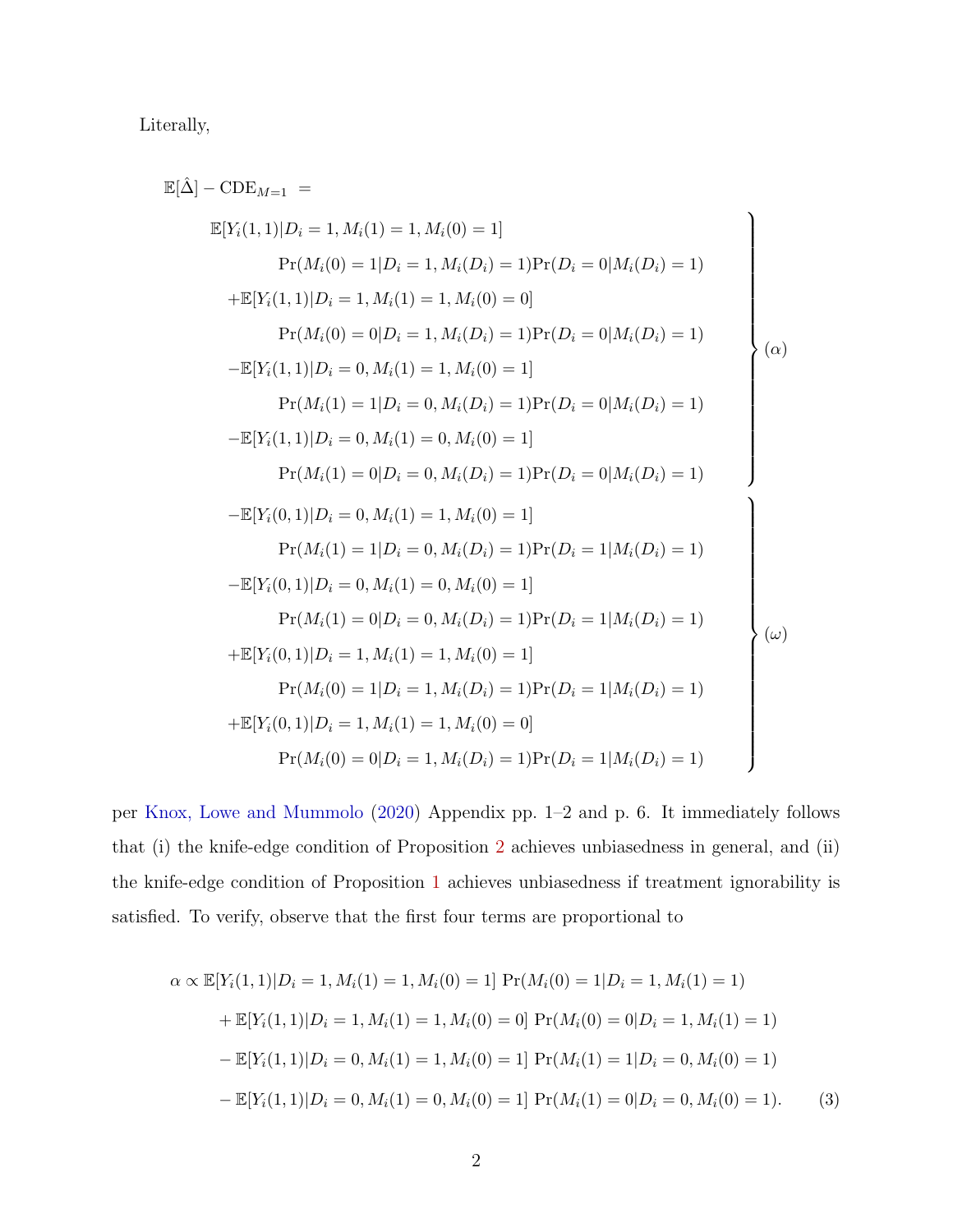Rearranging terms, it can be seen that Proposition [2](#page-22-0) (plugging  $d = 1$  into the proposition) is logically equivalent to the statement that  $\alpha = 0.10$  $\alpha = 0.10$  If treatment ignorability holds, this reduces to

<span id="page-34-1"></span>
$$
\alpha \propto \mathbb{E}[Y_i(1,1)|M_i(1) = 1, M_i(0) = 1] \Pr(M_i(0) = 1|M_i(1) = 1)
$$
  
+ 
$$
\mathbb{E}[Y_i(1,1)|M_i(1) = 1, M_i(0) = 0] \Pr(M_i(0) = 0|M_i(1) = 1)
$$
  
- 
$$
\mathbb{E}[Y_i(1,1)|M_i(1) = 1, M_i(0) = 1] \Pr(M_i(1) = 1|M_i(0) = 1)
$$
  
- 
$$
\mathbb{E}[Y_i(1,1)|M_i(1) = 0, M_i(0) = 1] \Pr(M_i(1) = 0|M_i(0) = 1),
$$
 (4)

and the Proposition [1](#page-13-0) knife-edge balancing statement (again plugging  $d = 1$  into Proposi-tion [1\)](#page-13-0) is logically equivalent to the statement that  $\alpha = 0$ . To reiterate, these two statements are mathematically identical; to see this, set  $\alpha = 0$  in Equation [4,](#page-34-1) move the latter two terms to the left-hand side, and expand the conditional probabilities. Similarly, when setting  $d = 0$ , the Proposition [1](#page-13-0) and [2](#page-22-0) statements are logically equivalent to  $\omega = 0$ .

More broadly, subset ignorability is logically equivalent to the assumption that  $\alpha = \omega =$ 0. As [Knox, Lowe and Mummolo](#page-28-0) [\(2020\)](#page-28-0) showed, the na¨ıve estimator is unbiased for the  $CDE_{M=1}$  when this holds and treatment ignorability is satisfied.

[Knox, Lowe and Mummolo](#page-28-0) [\(2020\)](#page-28-0) does not remark on the point that exact cancellation of opposing terms can produce zero bias. Such observations are simultaneously (i) applicable in virtually every formal analysis of causal identification, (ii) almost never satisfied, in a measure-theoretic sense, and (iii) therefore unproductive for applied policing scholars. (For the same reason, [Knox, Lowe and Mummolo](#page-28-0) [\(2020\)](#page-28-0) also did not remark on the fact that bias can be zero when  $\alpha = -\omega$ .)

<span id="page-34-0"></span><sup>10</sup> Specifically, add  $\mathbb{E}[Y_i(1,1)|D_i = 0, M_i(1) = 1, M_i(0) = 1]$   $\Pr(M_i(0) = 1|D_i = 1, M_i(1) =$ 1) to both sides, then subtract  $\mathbb{E}[Y_i(1,1)|D_i = 1, M_i(1) = 1, M_i(0) = 1] \Pr(M_i(0) = 1|D_i = 1)$  $1, M_i(1) = 1$  from both sides.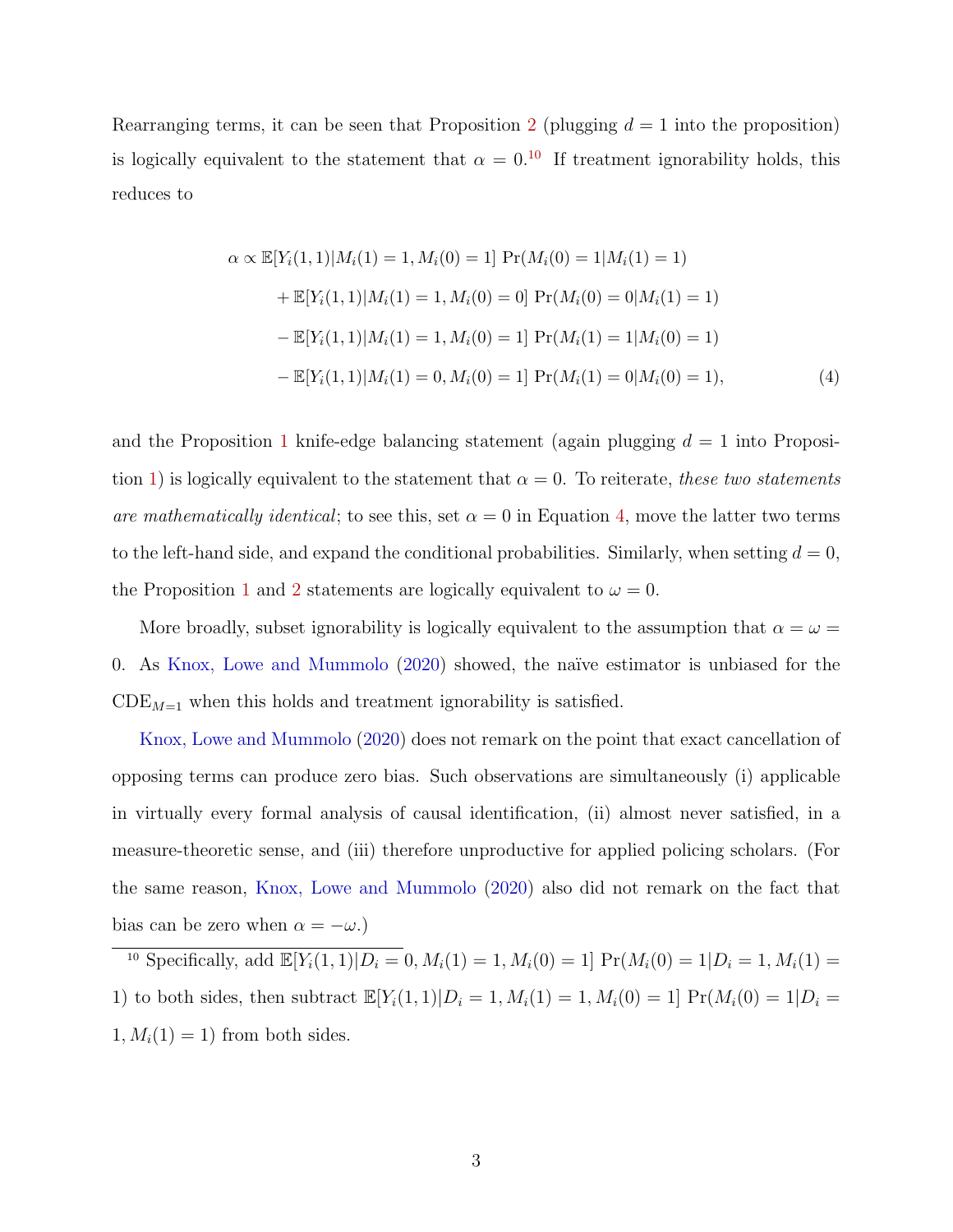# <span id="page-35-0"></span>B Proof that Subset Ignorability Can Only Hold if Post-treatment Bias is Equal in Magnitude and Opposite in Sign to Omitted Variable Bias

First, define PTB as the bias that arises from post-treatment selection alone, i.e. when treatment ignorability is satisfied. Applying this property to the first equation in Appendix [A](#page-32-0) and simplifying comparable terms, we obtain

#### $PTB =$

$$
\mathbb{E}[Y_i(1,1)|D_i = 0, M_i(1) = 1, M_i(0) = 1]
$$
\n
$$
[Pr(M_i(0) = 1|D_i = 1, M_i(D_i) = 1) - Pr(M_i(1) = 1|D_i = 0, M_i(D_i) = 1)]
$$
\n
$$
Pr(D_i = 0|M_i(D_i) = 1)
$$
\n
$$
+ \mathbb{E}[Y_i(1,1)|D_i = 1, M_i(1) = 1, M_i(0) = 0]
$$
\n
$$
Pr(M_i(0) = 0|D_i = 1, M_i(D_i) = 1)Pr(D_i = 0|M_i(D_i) = 1)
$$
\n
$$
- \mathbb{E}[Y_i(1,1)|D_i = 0, M_i(1) = 0, M_i(0) = 1]
$$
\n
$$
Pr(M_i(1) = 0|D_i = 0, M_i(D_i) = 1)Pr(D_i = 0|M_i(D_i) = 1)
$$
\n
$$
- \mathbb{E}[Y_i(0,1)|D_i = 0, M_i(1) = 1, M_i(0) = 1]
$$
\n
$$
[Pr(M_i(1) = 1|D_i = 0, M_i(D_i) = 1) - Pr(M_i(0) = 1|D_i = 1, M_i(D_i) = 1)]
$$
\n
$$
Pr(D_i = 1|M_i(D_i) = 1)
$$
\n
$$
- \mathbb{E}[Y_i(0,1)|D_i = 0, M_i(1) = 0, M_i(0) = 1]
$$
\n
$$
Pr(M_i(1) = 0|D_i = 0, M_i(D_i) = 1)Pr(D_i = 1|M_i(D_i) = 1)
$$
\n
$$
+ \mathbb{E}[Y_i(0,1)|D_i = 1, M_i(1) = 1, M_i(0) = 0]
$$
\n
$$
Pr(M_i(0) = 0|D_i = 1, M_i(D_i) = 1)Pr(D_i = 1|M_i(D_i) = 1).
$$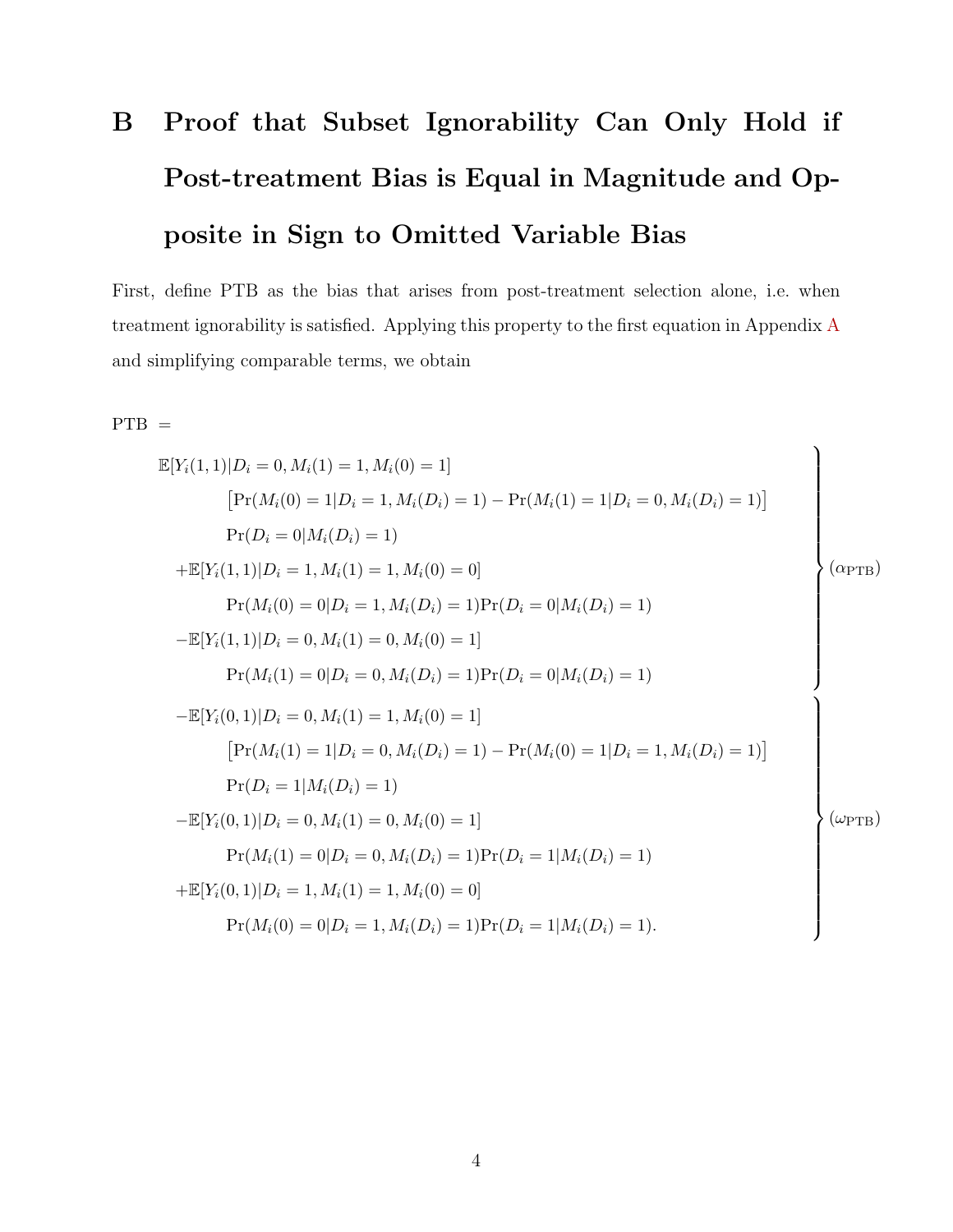Next, recall that the bias arising when treatment is nonignorable is

Total Bias =

$$
\mathbb{E}[Y_i(1,1)|D_i = 1, M_i(1) = 1, M_i(0) = 1]
$$
\n
$$
\Pr(M_i(0) = 1|D_i = 1, M_i(D_i) = 1)\Pr(D_i = 0|M_i(D_i) = 1)
$$
\n
$$
+\mathbb{E}[Y_i(1,1)|D_i = 1, M_i(1) = 1, M_i(0) = 0]
$$
\n
$$
\Pr(M_i(0) = 0|D_i = 1, M_i(D_i) = 1)\Pr(D_i = 0|M_i(D_i) = 1)
$$
\n
$$
-\mathbb{E}[Y_i(1,1)|D_i = 0, M_i(1) = 1, M_i(0) = 1]
$$
\n
$$
\Pr(M_i(1) = 1|D_i = 0, M_i(D_i) = 1)\Pr(D_i = 0|M_i(D_i) = 1)
$$
\n
$$
-\mathbb{E}[Y_i(1,1)|D_i = 0, M_i(1) = 0, M_i(0) = 1]
$$
\n
$$
\Pr(M_i(1) = 0|D_i = 0, M_i(D_i) = 1)\Pr(D_i = 0|M_i(D_i) = 1)
$$
\n
$$
-\mathbb{E}[Y_i(0,1)|D_i = 0, M_i(1) = 1, M_i(0) = 1]
$$
\n
$$
\Pr(M_i(1) = 1|D_i = 0, M_i(D_i) = 1)\Pr(D_i = 1|M_i(D_i) = 1)
$$
\n
$$
-\mathbb{E}[Y_i(0,1)|D_i = 0, M_i(1) = 0, M_i(0) = 1]
$$
\n
$$
\Pr(M_i(1) = 0|D_i = 0, M_i(D_i) = 1)\Pr(D_i = 1|M_i(D_i) = 1)
$$
\n
$$
+\mathbb{E}[Y_i(0,1)|D_i = 1, M_i(1) = 1, M_i(0) = 1]
$$
\n
$$
\Pr(M_i(0) = 1|D_i = 1, M_i(D_i) = 1)\Pr(D_i = 1|M_i(D_i) = 1)
$$
\n
$$
+\mathbb{E}[Y_i(0,1)|D_i = 1, M_i(1) = 1, M_i(D_i) = 1)\Pr(D_i = 1|M_i(D_i) = 1).
$$

We now proceed to decompose the total bias:

Total Bias  $=$  PTB  $+$  additional bias

Total Bias  $-$  PTB  $=$  $\left\{ \mathbb{E}[Y_i(1,1)|D_i=1, M_i(1)=1, M_i(0)=1] - \mathbb{E}[Y_i(1,1)|D_i=0, M_i(1)=1, M_i(0)=1] \right\}$  $Pr(M_i(0) = 1 | D_i = 1, M_i(D_i) = 1) Pr(D_i = 0 | M_i(D_i) = 1)$  $\mathcal{L}$  $\mathcal{L}$  $\int$  $\alpha - \alpha_{\text{PTB}}$  $=\alpha_{\text{OVB}}$  $+\left\{\mathbb{E}[Y_i(0,1)|D_i=1, M_i(1)=1, M_i(0)=1] - \mathbb{E}[Y_i(0,1)|D_i=0, M_i(1)=1, M_i(0)=1]\right\}$  $Pr(M_i(0) = 1 | D_i = 1, M_i(D_i) = 1) Pr(D_i = 1 | M_i(D_i) = 1)$  $\mathcal{L}$  $\overline{\mathcal{L}}$  $\int$  $\omega - \omega_{\text{PTB}}$  $=\omega_{\text{OVB}}$